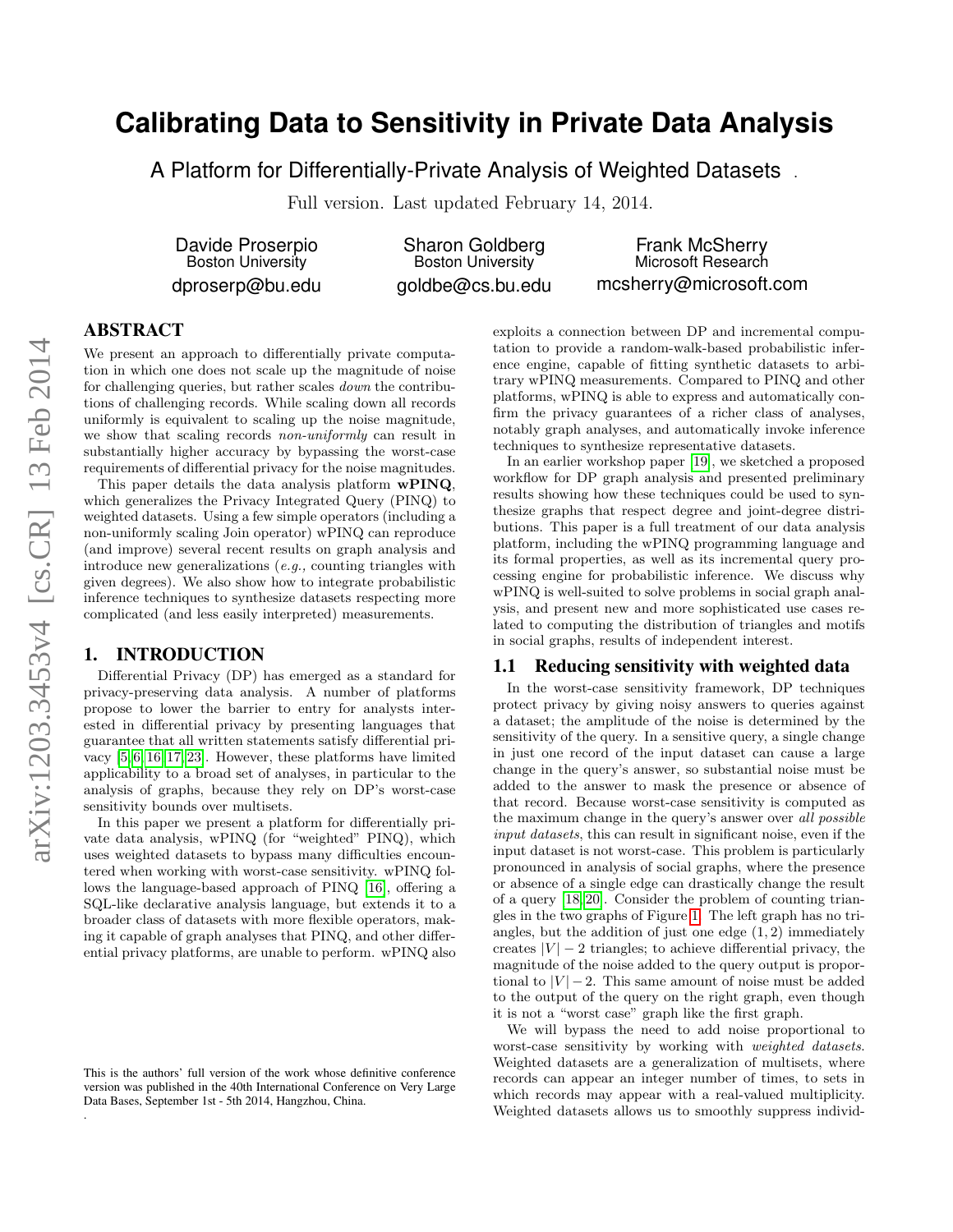<span id="page-1-0"></span>

Figure 1: (left) Worst- and (right) best-case graphs for the problem of privately counting triangles.

ual 'troublesome' records (i.e., records that necessitate extra noise to preserve privacy) by scaling down their influence in the output. We scale down the weight of these individual troublesome output records by the minimal amount they do require, rather than scale up the amplitude of the noise applied to all records by the maximal amount they may require. This *data-dependent rescaling* introduces inaccuracy only when and where the data call for it, bypassing many worst-case sensitivity bounds, especially for graphs.

Returning to the example in Figure [1,](#page-1-0) if the weight of each output triangle  $(a, b, c)$  is set to be  $1/\max\{d_a, d_b, d_c\}$  where  $d_a$  is the degree of node a, the presence or absence of any single input edge can alter only a constant total amount of weight across all output triangles. (This is because any edge  $(a, b)$  can create at most max $\{d_a, d_b\}$  triangles.) Adding the weights of these triangles (the weighted analog of "counting") with constant-magnitude noise provides differential privacy, and can result in a more accurate measurement than counting the triangles with noise proportional to  $|V|$  (which is equivalent to weighting all triangles with weight  $1/|V|$ . While this approach provides no improvement for the left graph, it can significantly improve accuracy for the right graph: since this graph has constant degree, triangles are measured with only constant noise.

It is worth noting how this approach differs from smooth sensitivity [\[18\]](#page-14-6), which adds noise based on instance-dependent sensitivity; if the left and right graphs of Figure [1](#page-1-0) were unioned into one graph, smooth sensitivity would still insist on a large amount of noise, whereas weighted datasets would allow the left half to be suppressed while the right half is not. This approach also differs from general linear queries allowing non-uniform weights [\[13\]](#page-14-8); these approaches apply only to linear queries (triangles is not) and require the nonuniformity to be explicitly specified in the query, rather than determined in a data-dependent manner. Weighted datasets are likely complementary to both of these other approaches.

## 1.2 Our platform: wPINQ + MCMC

In Section [2,](#page-1-1) we describe the design of wPINQ, a declarative programming language over weighted datasets, which generalizes PINQ [\[16\]](#page-14-2). While PINQ provided multiset transformations such as Select, Where, and GroupBy, the limitations of multisets meant that it lacked an effective implementation of the Join transformation, among others. wPINQ extends these to the case of weighted datasets, and uses data-dependent rescaling of record weights to enable a new, useful, Join operator, as well as several other useful transformations (e.g., Concat, SelectMany, Union, etc.).

In Section [3](#page-5-0) we show how wPINQ operators can implement a number of new graph analyses, focusing on subgraphcounting queries that informed the graph generator in [\[14\]](#page-14-9). We use a few lines of wPINQ to produce new algorithms to count triangles incident on vertices of degrees  $(d_1, d_2, d_3)$ each with noise proportional to  $O(d_1^2 + d_2^2 + d_3^2)$ , as well as length-4 cycles incident on vertices of degrees  $(d_1, d_2, d_3, d_4)$ .

In Section [4](#page-8-0) we show how wPINQ measurements can be analyzed with Markov Chain Monte Carlo (MCMC) techniques, to sample a synthetic dataset from the posterior distributions over datasets given wPINQ's noisy observations. This post-processing serves three purposes:

- 1. It can improve the accuracy of individual answers to wPINQ queries by removing obvious inconsistencies introduced by noise (e.g., when the noisy count of triangles is a negative number, or not a multiple of six).
- 2. It can improve the accuracy of multiple measurements by combining the constraints they impose on each other (e.g., the degree distribution and joint-degree distribution constrain each other; fitting a synthetic graph to both measurements produces more accurate results).
- 3. It can provide useful estimates for quantities that have not been directly queried in wPINQ, by evaluating them on the samples from the posterior distribution (e.g., the joint-degree distribution constrains a graph's assortativity, i.e., the extent to which nodes connect to other nodes with similar degrees, and the assortativity on the sampled graphs should be relatively accurate).

We detail the MCMC process, and the design and implementation of our efficient incremental re-execution platform that speeds up the iterative query re-evaluation at the heart of the MCMC process.

Finally, as a case study of the utility of our platform, Section [5](#page-10-0) discusses the application of our platform to the problem counting triangles in a graph and evaluates its performance on several datasets.

### <span id="page-1-1"></span>2. WEIGHTED DATASETS AND wPINQ

In order to design differentially-private algorithms that surmount worst-case sensitivity bounds by scaling down the influence of troublesome records, it will be convenient for us to work with weighted datasets. Section [2.1](#page-1-2) discusses differential privacy (DP) for weighted datasets. The remainder of this section presents our design of Weighted PINQ (wPINQ), a declarative programming language for weighted datasets that guarantees DP for all queries written in the language. The structure of wPINQ is very similar to its predecessor PINQ [\[16\]](#page-14-2); both languages apply a sequence of stable transformations to a dataset (Section [2.3\)](#page-2-0), and then release results after a differentially-private aggregation (Section [2.2\)](#page-2-1) is performed and the appropriate privacy costs are accumulated. Our main contribution in the design of wPINQ are new stable transformations operators (Figure [2\)](#page-2-2) that leverage the flexibility of weighted datasets to rescale individual record weights in a data-dependent manner. We discuss these transformations in Sections [2.4–](#page-3-0)[2.8.](#page-4-0)

# <span id="page-1-2"></span>2.1 Weighted Datasets & Differential Privacy

We can think of a traditional dataset  $(i.e., a$  multiset) as function  $A: D \to \mathbb{N}$  where  $A(x)$  is non-negative integer representing the number of times record  $x$  appears in the dataset A. A weighted dataset extends the range of A to the real numbers, and corresponds to a function  $A: D \to \mathbb{R}$ where  $A(x)$  is the real-valued weight of record x. We define the difference between weighted datasets A and B as the sum of their element-wise differences:

$$
||A - B|| = \sum_{x} |A(x) - B(x)|.
$$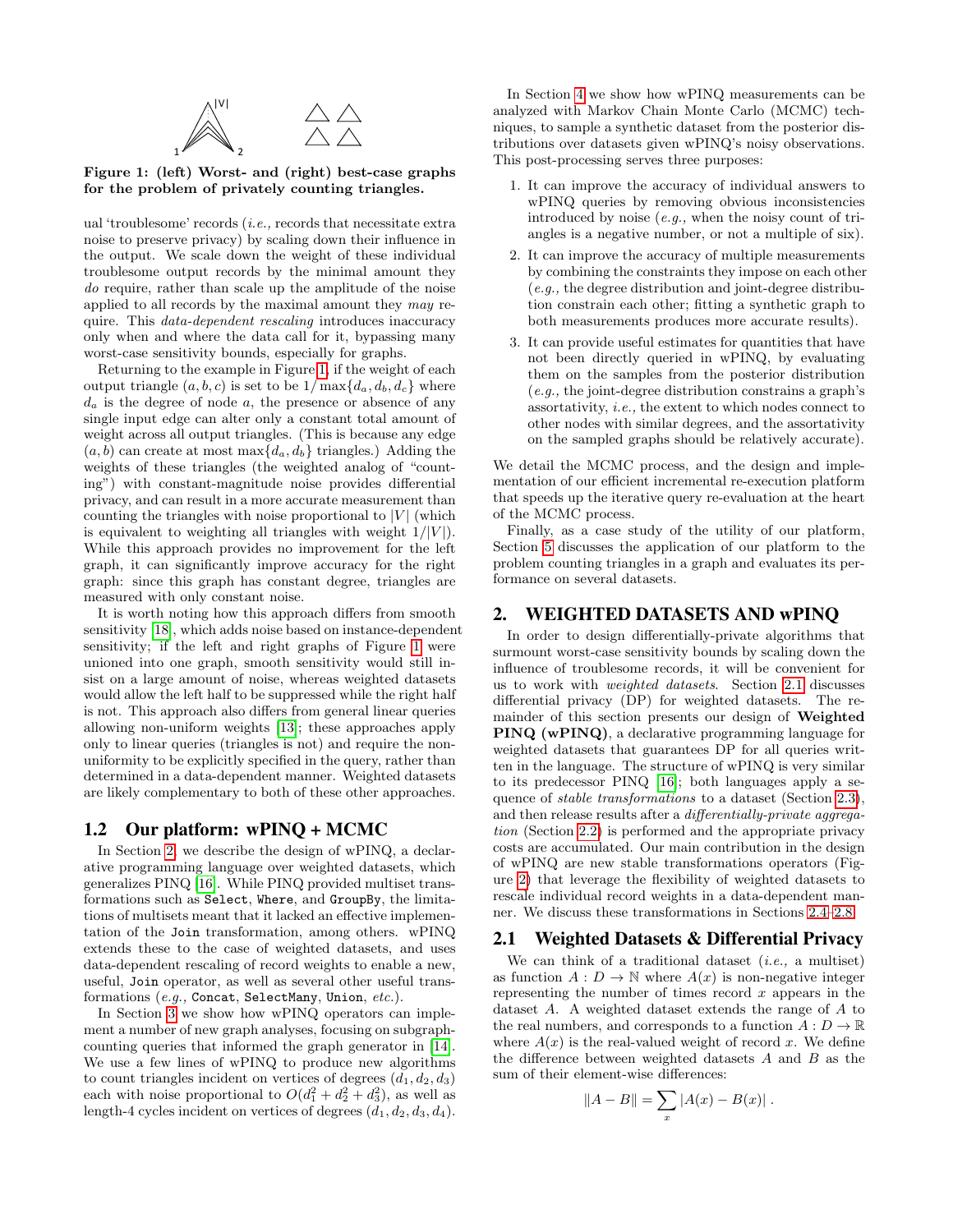We write  $||A|| = \sum_x |A(x)|$  for the size of a dataset.

In subsequent examples, we write datasets as sets of weighted records, where each is a pair of record and weight, omitting records with zero weight. To avoid confusion, we use real numbers with decimal points to represent weights. We use these two datasets in all our examples:

$$
A = \{ (*1", 0.75), (*2", 2.0), (*3", 1.0) \}
$$
  

$$
B = \{ (*1", 3.0), (*4", 2.0) \}.
$$

Here we have  $A("2") = 2.0$  and  $B("0") = 0.0$ .

Differential privacy (DP) [\[4\]](#page-14-10) generalizes to weighted datasets:

DEFINITION 1. A randomized computation M provides  $\epsilon$ differential privacy if for any weighted datasets A and B, and any set of possible outputs  $S \subseteq Range(M)$ ,

$$
\Pr_M[M(A) \in S] \leq \Pr_M[M(B) \in S] \times \exp(\epsilon \times ||A - B||).
$$

This definition is equivalent to the standard definition of differential privacy on datasets with non-negative integer weights, for which  $||A - B||$  is equal to the symmetric difference between multisets  $A$  and  $B$ . It imposes additional constraints on datasets with non-integer weights. As in the standard definition,  $\epsilon$  measures the *privacy cost* of the computation M (a smaller  $\epsilon$  implies better privacy).

This definition satisfies sequential composition: A sequence of computations  $M_i$  each providing  $\epsilon_i$ -DP is itself  $\sum_i \epsilon_i$ -DP. (This follows by rewriting the proofs of Theorem  $3$  in [\[16\]](#page-14-2) to use  $\|\cdot\|$  rather than symmetric difference.) Like PINQ, wPINQ uses this property to track the cumulative privacy cost of a sequence of queries and ensure that they remain below a privacy budget before performing a measurement.

Privacy guarantees for graphs. In all wPINQ algorithms for graphs presented here, the input sensitive dataset is edges is a collection of edges  $(a, b)$  each with weight 1.0, i.e., it is equivalent to a traditional dataset. wPINQ will treat edges as a weighted dataset, and perform  $\epsilon$ -DP computations on it (which may involve manipulation of records and their weights). This approach provides the standard notion of "edge differential privacy" where DP masks the pres-ence or absence of individual edges (as in e.g., [\[7,](#page-14-11)9,18,24]). Importantly, even though we provide a standard differential privacy guarantee, our use of weighted datasets allow us to exploit a richer set of transformations and DP algorithms.

Edge differential privacy does not directly provide privacy guarantees for vertices, for example "vertex differential privacy" [\[2,](#page-14-14) [3,](#page-14-15) [10\]](#page-14-16), in which the presence or absence of entire vertices are masked. While non-uniformly weighting edges in the input may be a good first step towards vertex differential privacy, determining an appropriate weighting for the edges input is non-trivial and we will not investigate it here.

## <span id="page-2-1"></span>2.2 Differentially private aggregation

One of the most common DP mechanisms is the "noisy histogram", where disjoint subsets of the dataset are counted (forming a histogram) and independent values drawn from a Laplace distribution ("noise") are added to each count [\[4\]](#page-14-10). wPINQ supports this aggregation with the NoisyCount $(A, \epsilon)$ operator, which adds random noise from the Laplace( $1/\epsilon$ ) distribution (of mean zero and variance  $2/\epsilon^2$ ) to the weight of each record  $x$  in the domain of  $A$ :

$$
\mathtt{NoisyCount}(A, \epsilon)(x) = A(x) + \mathrm{Laplace}(1/\epsilon).
$$

|  | Select : per-record transformation                 |  |  |
|--|----------------------------------------------------|--|--|
|  | Where : $per-record$ filtering                     |  |  |
|  | SelectMany : per-record one-to-many transformation |  |  |
|  | GroupBy: groups inputs by key                      |  |  |
|  | Shave : breaks one weighted record into several    |  |  |
|  | Join : matches pairs of inputs by key              |  |  |
|  | Union : per-record maximum of weights              |  |  |
|  | Intersect : per-record minimum of weights          |  |  |

<span id="page-2-2"></span>Figure 2: Several stable transformations in wPINQ.

NoisyCount $(A, \epsilon)$  provides  $\epsilon$ -differential privacy, where the proof follows from the proof of [\[4\]](#page-14-10), substituting  $\|\cdot\|$  for symmetric difference. Importantly, we do not scale up the magnitude of the noise as a function of query sensitivity, as we will instead scale down the weights contributed by records to achieve the same goal.

To preserve differential privacy, NoisyCount must return a noisy value for every record  $x$  in the domain of  $A$ , even if  $x$ is not present in the dataset, *i.e.*,  $A(x) = 0$ . With weighted datasets, the domain of A can be arbitrary large. Thus, wPINQ implements NoisyCount with a dictionary mapping only those records with non-zero weight to a noisy count. If NoisyCount is asked for a record x with  $A(x) = 0$ , it returns fresh independent Laplace noise, which is then recorded and reproduced for later queries for the same record x.

Example. If we apply NoisyCount to the sample dataset A with noise parameter  $\epsilon$ , the results for "0", "1", and "2" would be distributed as

NoisyCount
$$
(A, \epsilon)
$$
("0")  $\sim 0.00 + \text{Laplace}(1/\epsilon)$ ,  
NoisyCount $(A, \epsilon)$ ("1")  $\sim 0.75 + \text{Laplace}(1/\epsilon)$ ,  
NoisyCount $(A, \epsilon)$ ("2")  $\sim 2.00 + \text{Laplace}(1/\epsilon)$ .

The result for "0" would only be determined (and then recorded) when the value of "0" is requested by the user.

Although this paper only requires NoisyCount, several other aggregations generalize easily to weighted datasets, including noisy versions of sum and average. The exponential mechanism [\[15\]](#page-14-17) also generalizes, to scoring functions of that are 1-Lipschitz with respect to an input weighted dataset.

#### <span id="page-2-0"></span>2.3 Stable transformations

wPINQ rarely uses the NoisyCount directly on a input weighted dataset, but rather on the output of a stable transformation of one weighted dataset to another, defined as:

DEFINITION 2. A transformation  $T: \mathbb{R}^D \to \mathbb{R}^R$  is stable if for any two datasets  $A$  and  $A'$ 

$$
||T(A) - T(A')|| \le ||A - A'||.
$$

A binary transformation  $T : (\mathbb{R}^{D_1} \times \mathbb{R}^{D_2}) \to \mathbb{R}^R$  is stable if for any datasets  $A, A'$  and  $B, B'$ 

$$
||T(A, B) - T(A', B')|| \le ||A - A'|| + ||B - B'||
$$

(This definition generalizes Definition 2 in [\[16\]](#page-14-2), again with  $\|\cdot\|$  in place of symmetric difference.) The composition  $T_1(T_2(\cdot))$  of stable transformations  $T_1, T_2$  is also stable. Stable transformation are useful because they can composed with DP aggregations without compromising privacy, as shown by the following theorem (generalized from [\[16\]](#page-14-2)):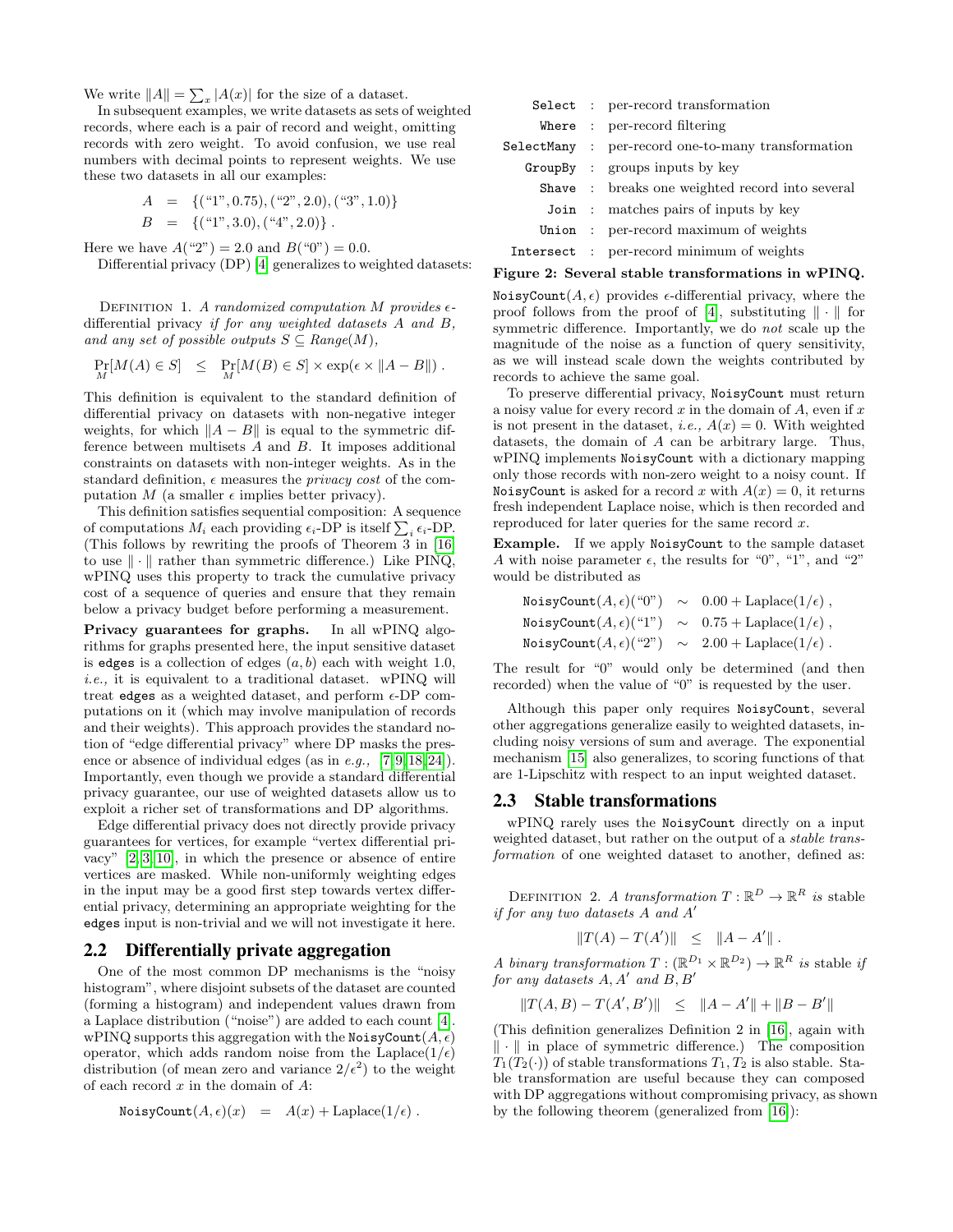THEOREM 1. If  $T$  is stable unary transformation and  $M$ is an  $\epsilon$ -differentially private aggregation, then  $M(T(\cdot))$  is also  $\epsilon$ -differentially private.

Importantly, transformations themselves do not provide differential privacy; rather, the output of a sequence of transformations is only released by wPINQ after a differentiallyprivate aggregation (NoisyCount), and the appropriate privacy cost is debited from the dataset's privacy budget.

Stability for binary transformations  $(e.g., Join)$  is more subtle, in that a differentially private aggregation of the output reveals information about both inputs. If a dataset A is used multiple times in a query  $(e.g.,$  as both inputs to a self-join), the aggregation reveals information about the dataset multiple times. Specifically, if dataset  $A$  is used  $k$ times in a query with an  $\epsilon$ -differentially-private aggregation, the result is  $k\epsilon$ -differentially private for  $A$ . The number of times a dataset is used in a query can be seen statically from the query plan, and wPINQ can use similar techniques as in PINQ to accumulate the appropriate multiple of  $\epsilon$  for each input dataset.

The rest of this section presents wPINQ's stable transformations, and discuss how they rescale record weights to achieve stability. We start with several transformations whose behavior is similar to their implementations in PINQ (and indeed, LINQ): Select, Where, GroupBy, Union, Intersect, Concat, and Except. We then discuss Join, whose implementation as a stable transformation is a significant departure from the standard relational operator. We also discuss Shave, a new operator that decomposes one record with large weight into many records with smaller weights.

# <span id="page-3-0"></span>2.4 Select, Where, and SelectMany

We start with two of the most fundamental database operators: Select and Where. Select applies a function  $f$ :  $D \to R$  to each input record:

$$
\texttt{Select}(A, f)(x) = \sum_{y: f(y)=x} A(y) .
$$

Importantly, this produces output records weighted by the accumulated weight of all input records that mapped to them. Where applies a predicate  $p : D \to \{0, 1\}$  to each record and yields those records satisfying the predicate.

$$
\mathtt{Where}(A,p)(x) = p(x) \times A(x) .
$$

One can verify that both Select and Where are stable.

**Example.** Applying Where with predicate  $x^2 < 5$  to our sample dataset A in Section [2.1](#page-1-2) gives  $\{({\text{``1''}, 0.75}),({\text{``2''}}, 2.0)\}.$ Applying the Select transformation with  $f(x) = x \mod 2$ to A, we obtain the dataset  $\{(``0", 2.0), ("1", 1.75)\};$  this follows because the "1" and "3" records in A are reduced to the same output record ("1") and so their weights accumulate.

Both Select and Where are special cases of the SelectMany operator. The standard SelectMany operator in LINQ maps each record to a list, and outputs the flattened collection of all records from all produced lists. This transformation is not stable; the presence or absence of a single input record results in the presence or absence of as many records as the input record would produce. To provide a stable SelectMany operator, wPINQ scales down the weight of output records by the number of records produced by the same input record; an input mapped to  $n$  items would be transformed into  $n$ records with weights scaled down by n.

Specifically, SelectMany takes a function  $f\,:\,D\,\rightarrow\,\mathbb{R}^R$ mapping each record  $x$  to a weighted dataset, which is slightly more general than a list. For stability, we scale each weighted dataset to have at most unit weight and then scale it by the weight of the input record,  $A(x)$ :

$$
\text{SelectMany}(A, f) = \sum_{x \in D} \left( A(x) \times \frac{f(x)}{\max(1, \|f(x)\|)} \right) \; .
$$

The important feature of SelectMany is that different input records may produce different numbers of output records, where the scaling depends only on the number of records produced, rather than a worst-case bound on the number. This flexibility is useful in many cases. One example is in frequent itemset mining: a basket of goods is transformed by SelectMany into as many subsets of each size  $k$  as appropriate, where the number of subsets may vary based on the number of goods in the basket.

Example. If we apply SelectMany to our sample dataset A, with function  $f(x) = \{1, 2, \ldots, x\}$  where each element in  $f(x)$  has weight 1.0, we get

 $\{({}^{\omega}1", 0.75 + 1.0 + 0.\overline{3}),({}^{\omega}2", 1.0 + 0.\overline{3}),({}^{\omega}3", 0.\overline{3})\}$ .

# <span id="page-3-1"></span>2.5 GroupBy

The GroupBy operator implements functionality similar to MapReduce: it takes a key selector function ("mapper") and a result selector function ("reducer"), and transforms a dataset first into a collection of groups, determined by the key selector, and then applies the result selector to each group, finally outputting pairs of key and result. This transformation is used to process groups of records, for example, collecting edges by their source vertex, so that the outdegree of the vertex can be determined. The traditional implementation of  $GroupBy$  (e.g., in LINQ) is not stable, even on inputs with integral weights, because the presence or absence of a record in the input can cause one group in the output be replaced by a different group, corresponding to an addition and subtraction of an output record. This can be addressed by setting the output weight of each group to be half the weight of the input records. This sufficient for most of the wPINQ examples in this paper, which only group unit-weight records.

The general case of GroupBy on arbitrarily weighted inputs records is more complicated, but tractable. Let the key selector function partition A into multiple disjoint parts, so that  $A = \sum_{k} A_k$ . The result of wPINQ's GroupBy on A will be the sum of its applications to each part of  $A_k$ :

$$
\texttt{GroupBy}(A,f)=\sum_k \texttt{GroupBy}(A_k)
$$

For each part  $A_k$ , let  $x_0, x_1, \ldots, x_i$  order records so that they are non-increasing in weight  $A_k(x_i)$ . For each i, GroupBy emits the set of the first  $i$  elements in this order, with weight  $(A_k(x_i) - A_k(x_{i+1}))/2$ . That is,

GroupBy
$$
(A_k)(\{x_j : j \leq i\}) = (A_k(x_i) - A_k(x_{i+1}))/2.
$$

If all records have the same weight  $w$ , only the set of all elements has non-zero weight and it is equals to  $w/2$ .

As an example of GroupBy, consider grouping

$$
C = \{ (*1", 0.75), (*2", 2.0), (*3", 1.0), (*4", 2.0), (*5", 2.0) \}.
$$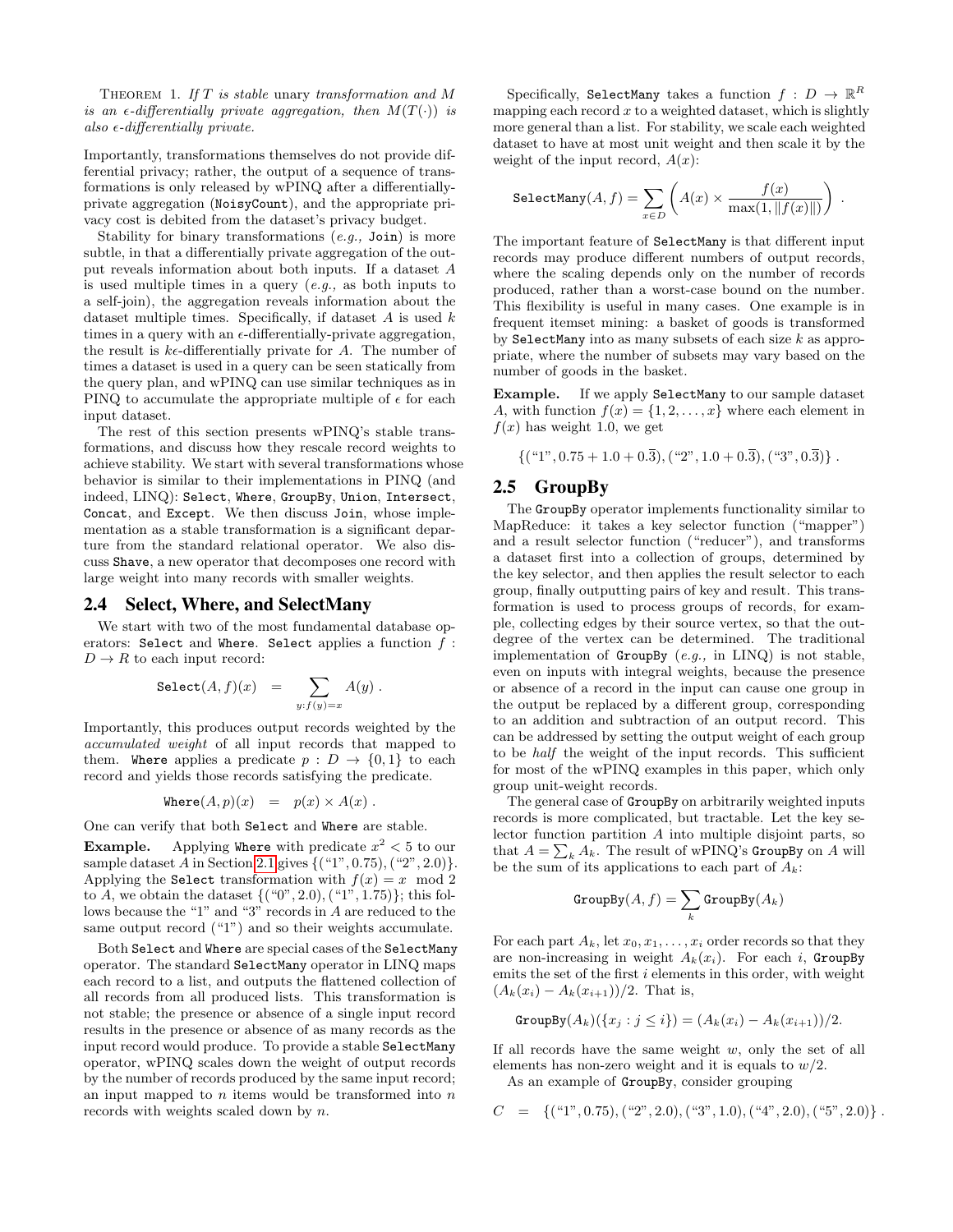again using parity as a key selector. We produce four groups:

 ${ ($  "odd, {5, 3, 1}", 0.375), ("odd,  ${5, 3}", 0.125)$  $({}^{\omega}odd, \{5\}$  ", 0.5),  $({}^{\omega}even, \{2,4\}$ ", 1.0) }

Appendix [A](#page-14-18) provides a proof of GroupBy's stability.

Node degree. GroupBy can be used to obtain node degree:

```
//from (a,b) compute (a, da)
var degrees = edges.GroupBy(e => e.src, l => l.Count());
```
GroupBy groups edges by their source nodes, and then counts the number of edges in each group — this count is exactly equal to the degree  $d_a$  of the source node  $a$  — and outputs the record  $\langle a, d_a \rangle$ ; since all input records have unit weight, the weight of each output record is 0.5.

# 2.6 Union, Intersect, Concat, and Except

wPINQ provides transformations that provide similar semantics to the familiar Union, Intersect, Concat, and Except database operators. Union and Intersect have weighted interpretations as element-wise min and max:

$$
\begin{array}{rcl} \texttt{Union}(A,B)(x) & = & \max(A(x),B(x)) \\ \texttt{Interest}(A,B)(x) & = & \min(A(x),B(x)) \end{array}
$$

Concat and Except can be viewed as element-wise addition and subtraction:

$$
Concat(A, B)(x) = A(x) + B(x)
$$
  
Except $(A, B)(x) = A(x) - B(x)$ 

Each of these four are stable binary transformations.

**Example.** Applying  $Concat(A, B)$  with our sample datasets A and B we get

$$
\{({}``1", 3.75), ({}``2", 2.0), ({}``3", 1.0), ({}``4", 2.0)\}.
$$

and taking  $Interest(A, B)$  we get  $\{(``1", 0.75)\}.$ 

#### <span id="page-4-2"></span>2.7 The Join transformation.

The Join operator is an excellent case study in the value of using weighted datasets, and the workhorse of our graph analysis queries.

Before describing wPINQ's Join, we discuss why the familiar SQL join operator fails to provide stability. The standard SQL relational equi-join takes two input datasets and a key selection function for each, and produces all pairs whose keys match. The transformation is not stable, because a single record in A or B could match as many as  $||B||$  or  $||A||$ records, and its presence or absence would cause the transformation's output to change by as many records [\[20\]](#page-14-7). To deal with this, the Join in PINQ suppresses matches that are not unique matches, damaging the output to gain stability, and providing little utility for graph analysis.

The wPINQ Join operator takes two weighted datasets, two key selection functions, and a reduction function to apply to each pair of records with equal keys. To determine the output of Join on two weighted datasets  $A, B$ , let  $A_k$ and  $B_k$  be their restrictions to those records mapping to a key  $k$  under their key selection functions. The weight of each record output from a match under key k will be scaled

down by a factor of  $||A_k||+||B_k||$ . For the identity reduction function we can write this as

<span id="page-4-1"></span>
$$
Join(A, B) = \sum_{k} \frac{A_k \times B_k^T}{\|A_k\| + \|B_k\|}
$$
(1)

where the outer product  $A_k \times B_k^T$  is the weighted collection of elements  $(a, b)$  each with weight  $A_k(a) \times B_k(b)$ . The proof that this Join operator is stable appears in the Appendix [A.](#page-14-18)

Example. Consider applying Join to our example datasets  $A$  and  $B$  using "parity" as the join key. Records with even and odd parity are

$$
A_0 = \{ (*2", 2.0) \} \text{ and } A_1 = \{ (*1", 0.5), (*3", 1.0) \}
$$
  
\n
$$
B_0 = \{ (*4", 2.0) \} \text{ and } B_1 = \{ (*1", 3.0) \}
$$

The norms are  $||A_0|| + ||B_0|| = 4.0$  and  $||A_1|| + ||B_1|| = 4.5$ , and scaling the outer products by these sums gives

$$
A_0 \times B_0^T / 4.0 = \{ (" \langle 2, 4 \rangle", 1.0) \}
$$
  

$$
A_1 \times B_1^T / 4.5 = \{ (" \langle 1, 1 \rangle", 0.3), (" \langle 3, 1 \rangle", 0.6) \}
$$

The final result is the accumulation of these two sets,

$$
\{({}``\langle 2,4 \rangle", 1.0),({}``\langle 1,1 \rangle", 0.\overline{3}),({}``\langle 3,1 \rangle", 0.\overline{6})\}.
$$

Join and paths. Properties of paths in a graph are an essential part of many graph analyses (Section [3\)](#page-5-0). We use Join to compute the set of all paths of length-two in a graph, starting from the edges dataset of Section [2.1:](#page-1-2)

//given edges (a,b) and (b,c) form paths (a,b,c) var paths = edges.Join(edges,  $x = \times x$ .dst,  $y = \times y$ .src,  $(x,y) \Rightarrow$  new Path $(x,y)$ )

We join edges with itself, matching edges  $(a, b)$  and  $(b, c)$ using the key selectors corresponding to "destination" and "source" respectively. Per [\(1\)](#page-4-1), the result is a collection of paths  $(a, b, c)$  through the graph, each with weight  $\frac{1}{2d_b}$ , where  $d_b$  is the degree of node b. Paths through high-degree nodes have smaller weight; this makes sense because each edge incident on such a vertex participates in many length two paths. At the same time, paths through low degree nodes maintain a non-trivial weight, so they can be more accurately represented in the output without harming their privacy. By diminishing the weight of each path proportionately, the influence of any one edge in the input is equally masked by a constant amount of noise in aggregation.

#### <span id="page-4-0"></span>2.8 Shave

Finally, we introduce an transformation that decomposes records with large weight to be into multiple records with smaller weight. Such an operator is important in many analyses with non-uniform scaling of weight, to ensure that each output record has a common scale.

The Shave transformation allows us to break up a record  $x$ of weight  $A(x)$  into multiple records  $\langle x, i \rangle$  of smaller weights  $w_i$  that sum to  $A(x)$ . Specifically, Shave takes in a function from records to a sequence of real values  $f(x) = \langle w_0, w_1, \ldots \rangle$ . For each record  $x$  in the input  $A$ , **Shave** produces records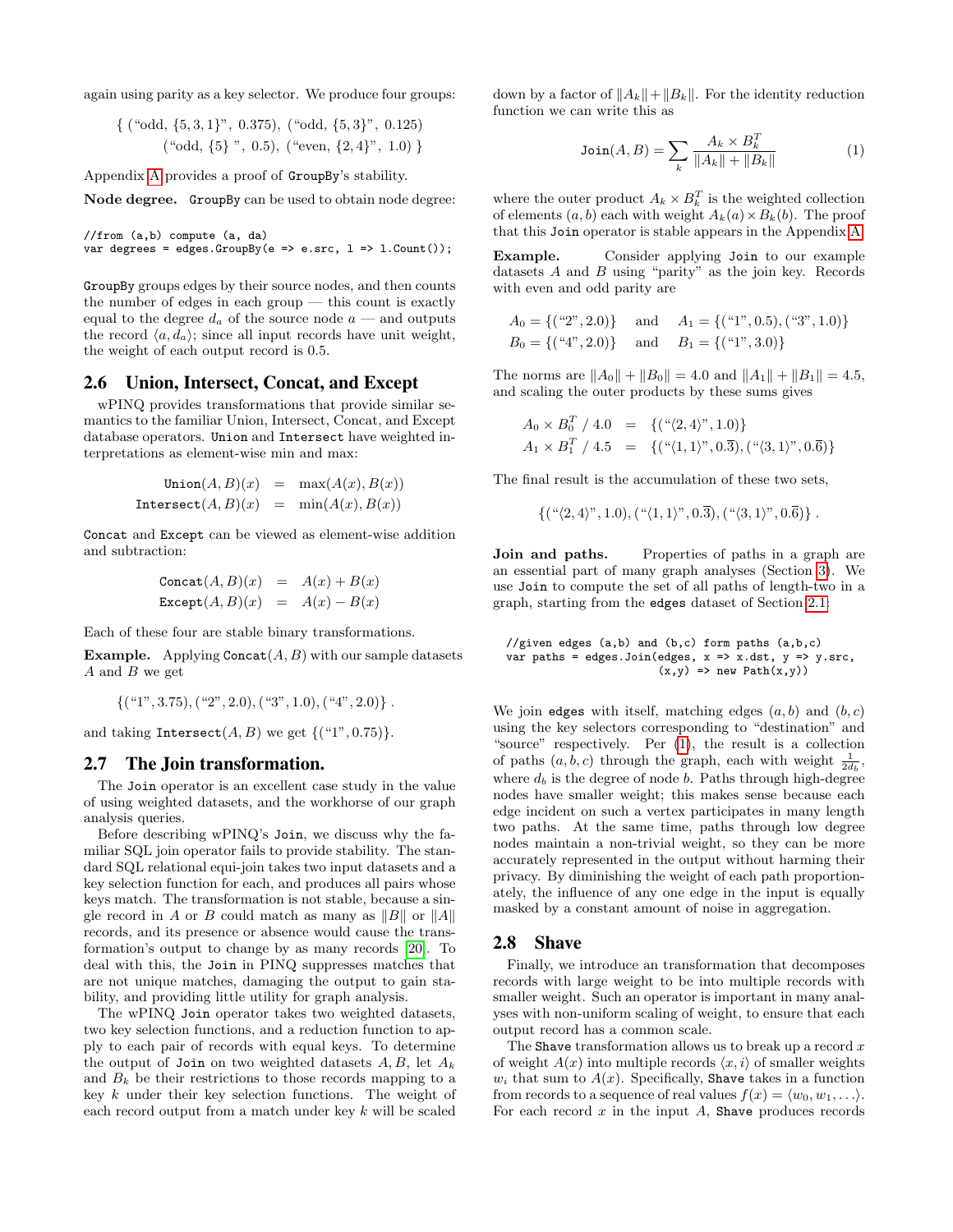$\langle x, 0 \rangle$ ,  $\langle x, 1 \rangle$ , ... for as many terms as  $\sum_i w_i \leq A(x)$ . The weight of output record  $\langle x, i \rangle$  is therefore

$$
\text{Shave}(A, f)(\langle x, i \rangle) = \max(0, \min(f(x)_i, A(x) - \sum_{j
$$

Example. Applying Shave to our sample dataset A where we let  $f(x) = \langle 1.0, 1.0, 1.0, \ldots \rangle \ \forall x$ , we obtain the dataset  $(1, 0)$  ,  $(2, 0)$  ,  $(3, 0)$ ,  $(4, 0)$ ,  $(4, 0)$ ,  $(4, 0)$ 

$$
\{({\ll} \langle 1,0 \rangle", 0.75), ({\ll} \langle 2,0 \rangle", 1.0), ({\ll} \langle 2,1 \rangle", 1.0), ({\ll} \langle 3,0 \rangle", 1.0),\}
$$

Select is Shave's functional inverse; applying Select with  $f(\langle x, i \rangle) = x$  that retains only the first element of the tuple, recovers the original dataset A with no reduction in weight.

Transforming edges to nodes. We now show how to use SelectMany, Shave, and Where to transform the edges dataset, where each record is a unit-weight edge, to a nodes dataset where each record is a node of weight 0.5.

```
var nodes = graph.SelectMany(e => new int[] { e.a, e.b })
                    .Shave(0.5)
                    .Where((i, x) \implies i == 0)
                    .Select((i,x) \Rightarrow x);
```
SelectMany transforms the dataset of edge records into a dataset of node records, *i.e.*, each unit-weight edge is transformed into two node records, each of weight 0.5. In wPINQ, the weights of identical records accumulate, so each node  $x$ of degree  $d_x$  has weight  $\frac{d_x}{2}$ . Next, Shave is used convert each node record x into a multiple records  $\langle x, i \rangle$  for  $i = 0, ..., d_x$ , each with weight 0.5. Where keeps only the 0.5-weight record  $\langle x, 0 \rangle$ , and Select converts record  $\langle x, 0 \rangle$  into x. The result is a dataset of nodes, each of weight 0.5. Note that it is not possible to produce a collection of nodes with unit weight, because each edge uniquely identifies two nodes; the presence or absence of one edge results in two records changed in the output, so a weight of 0.5 is the largest we could reasonably expect from a stable transformation.

## <span id="page-5-0"></span>3. GRAPH ANALYSES WITH wPINQ

In [\[19\]](#page-14-5) we showed how the built-in operators in wPINQ can be used for differentially-private analysis of first- and second-order graph statistics; namely, we considered degree and joint-degree distributions, and reproduced the work of [\[7\]](#page-14-11) and [\[24\]](#page-14-13) as wPINQ algorithms while correcting minor issues in [\[7,](#page-14-11) [24\]](#page-14-13)'s analyses (the requirement that the number of nodes be public and a flaw in the privacy analysis, respectively. We provide a corrected privacy analysis in Appendix [C.](#page-16-0)) These examples demonstrated that wPINQ is capable of expressing and bounding the privacy cost of challenging custom analyses.

We first start by reviewing the algorithms we defined for both degree distribution and joint-degree distribution. Then, we present new results that use wPINQ to compute more sophisticated third- and fourth-order graph statistics. These algorithms suggest new approaches for counting triangles and squares in differentially-private manner (Theorem [2](#page-7-0) and Theorem [3\)](#page-8-1) which may be of independent interest.

Data model. One can move to undirected edges and back using wPINQ operators (Select and SelectMany, respectively), resulting in weight 2.0 for edges in the undirected graph. When comparing with prior work on undirected (assymetric) graphs, we provide equivalent privacy guarantees by doubling the amplitude of the added Laplace noise.

# 3.1 Degree distributions

Hay et al. [\[7\]](#page-14-11) show that the addition of Laplace noise to the non-decreasing sequence of vertex degrees provides differential privacy, if the number of nodes are publicly known. Because the original values are known to be non-decreasing, much of the noise can be filtered out by post-processing via isotonic regression (regression to an ordered sequence). However, requiring that the number of nodes is public makes it difficult for this approach to satisfy differential privacy; we could not apply the technique to a graph on cancer patients without revealing the exact number of patients, for example.

We show that Hay *et al.*'s analysis can be reproduced in wPINQ without revealing the number of nodes, using a program that produces a non-increasing degree sequence rather than a non-decreasing degree sequence. The measured degree sequence continues indefinitely, with noise added to zeros, and it is up to the analyst to draw conclusions about where the sequence truly ends (perhaps by measuring the number of nodes using differential privacy). We also show how to make postprocessing more accurate by combining measurements with other measurements of the degree sequence, namely its complementary cumulative density function (CCDF).

Degree CCDF. The degree CCDF is the functional inverse of the (non-increasing) degree sequence; one can be obtained from the other by interchanging the  $x$ - and  $y$ -axes. We start with a wPINQ query for the degree CCDF, which we explain in detail below, and from which we build the degree sequence query:

```
var degCCDF = edges.Select(edge => edge.src)
                   .Shave(1.0)
                   .Select(pair => pair.index);
```

```
var ccdfCounts = degCCDF.NoisyCount(epsilon);
```
The first step in the query is to apply the Select transformation, which takes a function  $f: D \to R$  and applies it to each input record, resulting in an accumulation of weighted records. Here, Select transforms the dataset from edges with weight  $1.0$  to a dataset of node names  $a$ , each weighted by  $d_a$ .

The next step applies the Shave transformation which transforms a dataset of weighted records  $({}^{\alpha}a^{\gamma}, d_a)$  into a collection of indexed records with equal weight (the 1.0 specified as an argument):

$$
\{({}``\langle a,0\rangle",1.0),({}``\langle a,1\rangle",1.0),\ldots({}``\langle a,d_a-1\rangle",1.0)\}.
$$

Finally, we apply Select to retain only the index  $i$  of the pair  $\langle a, i \rangle$ , obtaining records  $i = 0, 1, 2, \ldots$  As wPINQ automatically accumulates weights of identical records, each record  $i$  is weighted by the number of graph nodes with degree greater than i. NoisyCount then returns a dictionary of noised weights for each i.

Degree Sequence. We get the degree sequence by trans*posing* the  $x$ - and  $y$ -axis of the degree CCDF:

```
var degSeq = degCCDF.Shave(1.0)
                    .Select(pair => pair.index);
var degSeqCounts = degSeq.NoisyCount(epsilon);
```
Shave and Select are as in the above example, just applied a second time. They transform the weighted set of records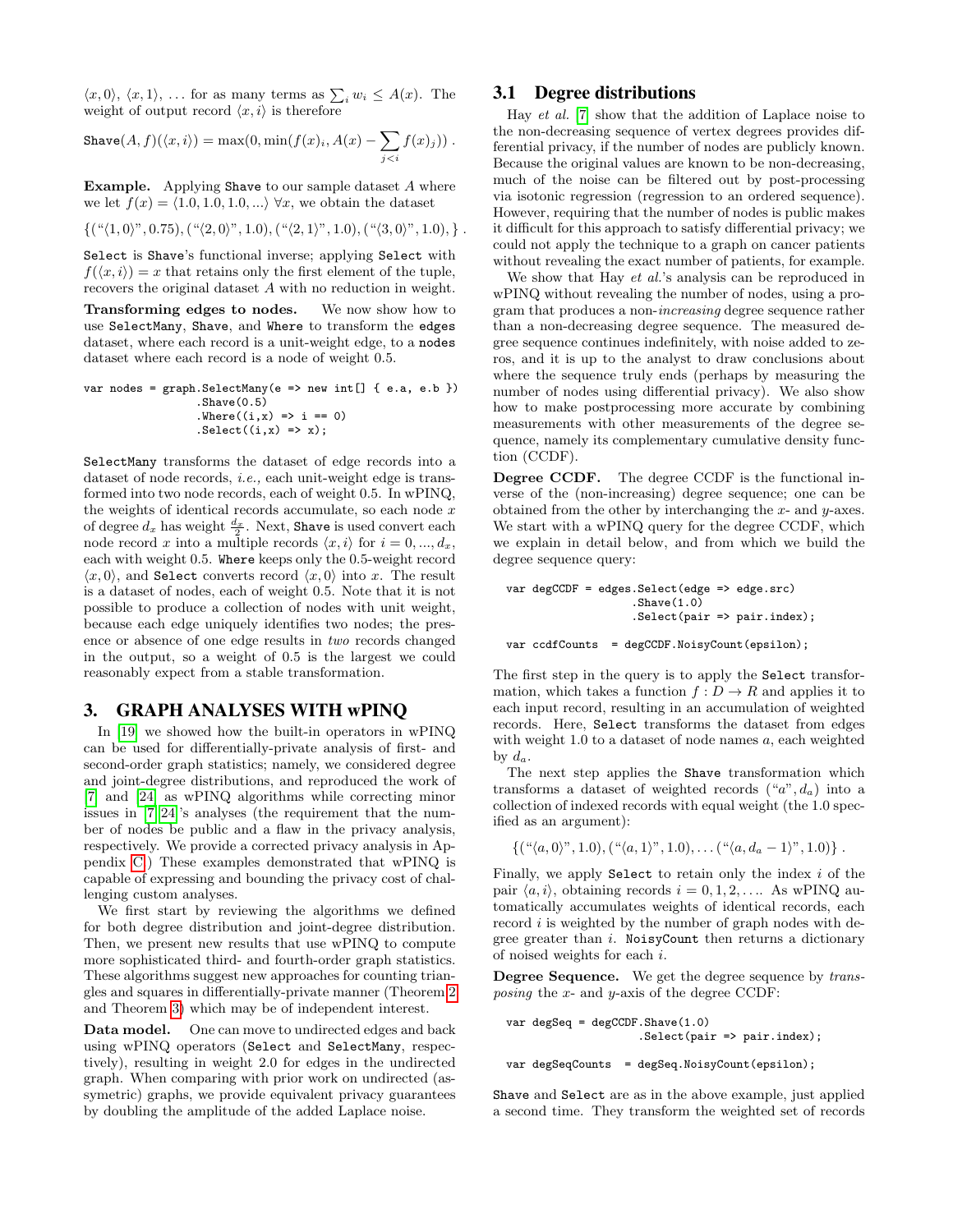$i = 0, 1, \ldots$  (degCCDF) to a set of records  $j = 0, 1, \ldots$  where the weight of record  $j$  is the number of input records  $i$  with weight at least  $j$ , which is exactly the non-decreasing degree sequence.

Postprocessing. We can think of the space of nonincreasing degree sequences as drawing a path P on the two-dimensional integer grid from position  $(0, \infty)$  to position  $(\infty, 0)$  that only steps down or to the right. Our goal is to find such a path  $P$  that fits our noisy degree sequence and noisy CCDF as well as possible. More concretely, thinking of P as a set of cartesian points  $(x, y)$ , and given the noisy "horizontal" ccdf measurements  $h$  and the noisy "vertical" degree sequence measurements  $v$ , we want to minimize

<span id="page-6-0"></span>
$$
\sum_{(x,y)\in P} |v[x] - y| + |h[y] - x| \ . \tag{2}
$$

To do this, we weight directed edges in the two-dimensional integer grid as

$$
cost((x, y) \rightarrow (x + 1, y)) = |v[x] - y|
$$
  

$$
cost((x, y + 1) \rightarrow (x, y)) = |h[y] - x|.
$$

and compute the lowest cost path from  $(0, N)$  to  $(N, 0)$  for some large N. To see how this works, notice that the cost of taking a horizontal step from  $(x, y)$  to  $(x + 1, y)$  is a function of the "vertical" degree sequence measurement  $v$ ; we do this because taking a horizontal step essentially means that we are committing to the vertical value  $y$ . (And vice versa for the vertical step.) Thus, finding the lowest-cost path allows us to simultaneously fit the noisy CCDF and degree sequence while minimizing [\(2\)](#page-6-0).

Computing this lowest-cost path computation is more expensive than the linear time PAVA computation. However, our algorithm constructs edges only as needed, and the computation only visits nodes in the low cost "trough" near the true measurements, which reduces complexity of computation. Experimentally, the computation takes several milliseconds.

#### 3.2 Joint degree distribution

Sala et al. [\[24\]](#page-14-13) investigate the problem of reporting the JDD, i.e., number of edges incident on vertices of degree  $d_a$  and  $d_b$ . After non-trivial analysis, (reproduced by us in Appendix [C\)](#page-16-0), they determine that adding Laplace noise with parameter  $4 \max(d_a, d_b)/\epsilon$  to each count provides  $\epsilon$ differential privacy. This result bypasses worst-case sensitivity, because number of nodes  $|V|$  and maximum degree  $d_{\text{max}}$  do not appear in the noise amplitude. However, [\[24\]](#page-14-13)'s approach had a very subtle flaw in its privacy analysis: the count for  $\langle d_a, d_b \rangle$  was released without noise if there was no edge in the graph that was incident with nodes of degrees  $d_a$  and  $d_b$ . If this is the case for many pairs  $\langle d_a, d_b \rangle$ , it can reveal a large amount of information about the secret graph. While [\[24\]](#page-14-13)'s approach can be corrected by releasing noised values for all pairs  $\langle d_a, d_b \rangle$ , doing this would harm the accuracy of their experimental results.

We now write a wPINQ query that is similar in spirit to the analysis of Sala et al., trading a constant factor in accuracy for an automatic proof of privacy (as well as some automatic improvement in Section [5\)](#page-10-0):

```
// (a, da) for each vertex a
var degs = edges. GroupBy(e => e.src, 1 => 1. Count());
```

```
// ((a,b), da) for each edge (a,b)
var temp = degs.Join(edges, d => d.key, e => e.src,
                       (d,e) \Rightarrow new \{ e, d.val \};
```

```
// (da, db) for each edge (a,b)
var jdd = temp. Join(temp,
                     a => a.edge,
                     b => b.edge.Reverse(),
                     (a, b) => new { a. val, b. val });
```
var jddCount = jdd.NoisyCount(epsilon);

The first step uses wPINQ's GroupBy transformation, which takes in a key selector function (here e => e.src) and a reducer function (here  $1 \Rightarrow 1$ .Count()), and transforms a dataset into a collection of groups, one group for each observed key, containing those records mapping to the key. The reducer function is then applied to each group. While GroupBy uses a more complex weight rescaling when input records have unequal weights, when input records all have equal weight (here 1.0) the weight of output records is simply halved (to 0.5). Thus, each element of **degs** is a 0.5-weight (key, val) pair, where the key  $a$  is the name of a (source) vertex, and its value is its degree  $d_a$ .

To obtain the joint degree distribution we use Join twice, first to combine edges with degs, and then second to bring  $d_a$  and  $d_b$  together for each edge  $(a, b)$ . After the first Join, the dataset temp contains records of the form  $\langle \langle a, b \rangle, d_a \rangle$ . Per [\(1\)](#page-4-1) each has weight

$$
\frac{0.5 \times 1.0}{0.5 + d_a} = \frac{1}{1 + 2d_a} .
$$

Finally, we Join temp with itself, to match pairs of the form  $\langle \langle a, b \rangle, d_a \rangle$  with  $\langle \langle b, a \rangle, d_b \rangle$  using key  $\langle a, b \rangle$ . There is exactly one match for each output record  $\langle d_a, d_b \rangle$  so applying [\(1\)](#page-4-1) gives weight

<span id="page-6-1"></span>
$$
\frac{\frac{1}{1+2d_a} \times \frac{1}{1+2d_b}}{\frac{1}{1+2d_a} + \frac{1}{1+2d_b}} = \frac{1}{2+2d_a+2d_b}.
$$
 (3)

If we multiply the results of NoisyCount for record  $\langle d_a, d_b \rangle$ by the reciprocal of [\(3\)](#page-6-1) we get a noised count with error proportion to  $2+2d_a+2d_b$ . Although this appears better than Sala et al.'s result, this number doesn't tell the full story. Our approach produces measurements for both  $\langle d_a, d_b \rangle$  and  $\langle d_b, d_a \rangle$ , giving twice the weight if we combine them before measuring with NoisyCount. At the same time, Sala et al. use undirected graphs, giving twice the privacy guarantee for the same value of epsilon, canceling the previous improvement. We used the input dataset four times, so by the remark in Section [2.3](#page-2-0) our privacy cost is  $4\epsilon$ . Therefore, to give a comparable privacy bound to Sala et al., we should add noise of amplitude  $8 + 8d_a + 8d_b$  to the true count in each  $\langle d_a, d_b \rangle$  pair, a result that is worse than Sala et al.'s bespoke analysis by a factor of between two and four.

## <span id="page-6-2"></span>3.3 Triangles by degree (TbD)

We now work through an example wPINQ analysis to count the number of triangles incident on vertices of degrees  $d_a, d_b,$  and  $d_c$ , for each triple  $\langle d_a, d_b, d_c \rangle$ . This statistic is useful for the graph generation model of [\[14\]](#page-14-9). The idea behind our algorithm is that if a triangle  $\langle a, b, c \rangle$  exists in the graph, then paths abc, cab, and bca must exist as well. The algorithm forms each path abc and pairs it with the degree of its internal node,  $d_b$ . The paths are then joined together,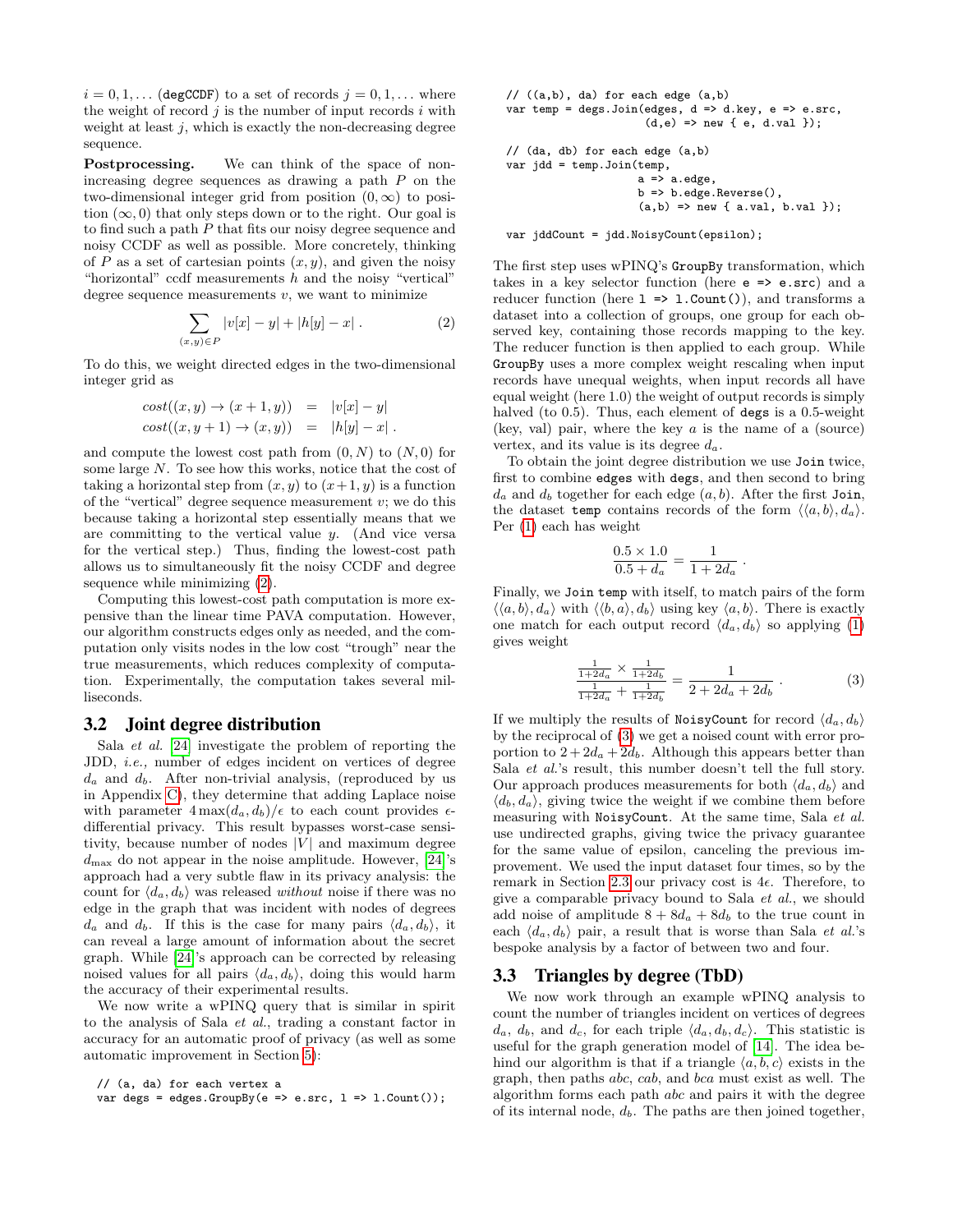each time with a different rotation, so that abc matches cab and bca, identifying each triangle and supplying the degrees of each incident vertex.

The first action turns the undirected set of edges into a symmetric directed graph, by concatenating edges with its transpose.

$$
var edges = edges.Select(x => new { x.dat, x.src } )
$$

$$
.Concat(edges);
$$

The implication of this transformation is that each subsequent use of edges will in fact correspond to two uses of the undirected source data.

We now compute length-two paths  $\langle a, b, c \rangle$  by joining the set of edges with itself. We then use the Where transformation to discard length-two cycles (paths of the form  $\langle a, b, a \rangle$ ).

\n
$$
\text{var paths} = \text{edges.Join}(\text{edges, } x \Rightarrow x \cdot \text{dst, } y \Rightarrow y \cdot \text{src, } (x, y) \Rightarrow \text{new Path}(x, y))
$$
\n

\n\n $\text{where}(p \Rightarrow p \cdot a \neq p \cdot c);$ \n

As in the example of Section [2.7](#page-4-2) the weight of  $\langle a, b, c \rangle$  is  $\frac{1}{2d_b}$ .

We next determine the degree of each vertex with a GroupBy, producing pairs  $\langle v, d_v \rangle$  of vertex and degree, as in the example in Section [2.5.](#page-3-1) We join the result with the path triples  $\langle a, b, c \rangle$ , producing pairs of path and degree  $\langle \langle a, b, c \rangle, d_b \rangle$ .

var degs = edges.GroupBy(e => e.src,  $1$  =>  $1$ .Count()); var abc = paths.Join(degs, abc => abc.b, d => d.key,  $(abc, d)$  => new { abc, d.val });

The pairs degs produced by GroupBy each have weight  $1/2$ , and joining them with paths results in records with weight

$$
\frac{\frac{1}{2} \times \frac{1}{2d_b}}{\frac{1}{2} + d_b(d_b - 1) \times \frac{1}{2d_b}} = \frac{1}{2d_b^2}
$$

,

per equation [\(1\)](#page-4-1). The number of length-two paths through b is  $d_b(d_b - 1)$  rather than  $d_b^2$  because we discarded cycles.

We next use Select to create two rotations of  $\langle \langle a, b, c \rangle, d_b \rangle$ , namely  $\langle \langle b, c, a \rangle, d_b \rangle$  and  $\langle \langle c, a, b \rangle, d_b \rangle$ . The resulting pathdegree pairs hold the degrees of the first and third vertices on the path, respectively. Because they were produced with Select, their weights are unchanged.

```
var bca = abc.Select(x \Rightarrow { rotate(x.path), x.deg});
var cab = bca.Select(x => { rotate(x.path), x.deg });
```
We join each of the permutations using the length-two path as the key, retaining only the triple of degrees  $\langle \langle d_a, d_b, d_c \rangle$ .

```
var tris = abc.Join(bca, x \Rightarrow x.path, y \Rightarrow y.path,
                           (x,y) \Rightarrow new \{ x.path, x.deg, y.deg \}.Join(cab, x \Rightarrow x.path, y \Rightarrow y.path,(x, y) \Rightarrow new \{ y. deg, x. deg1, x. deg2 \}; var cdab = abcd. Select(x \Rightarrow
```
Each Join will be a unique match, since each path  $\langle b, c, a \rangle$ occurs only once in the dataset. The weight of records in the output of the first Join is therefore

$$
\frac{\frac{1}{2d_b^2} \times \frac{1}{2d_c^2}}{\frac{1}{2d_b^2} + \frac{1}{2d_c^2}} = \frac{1}{2d_b^2 + 2d_c^2}
$$

By the same reasoning, the weight of records in the output of the second Join (i.e., the tris datasets), reflecting all three rotations and degrees, will be

<span id="page-7-1"></span>
$$
\frac{1}{2(d_a^2 + d_b^2 + d_c^2)} \tag{4}
$$

.

Finally, we sort each degree triple so that all six permutations of the degree triple  $\langle d_a, d_b, d_c \rangle$  all result in the same record. We use NoisyCount to measure the total weight associated with each degree triple.

var order = triangles.Select(degrees => sort(degrees)); var output = order.NoisyCount(epsilon);

Each triangle  $\langle a, b, c \rangle$  contributes weight  $1/2(d_a^2 + d_b^2 + d_c^2)$ six times, increasing the weight of  $\langle d_a, d_b, d_c \rangle$  by  $3/(d_a^2+d_b^2 +$  $d_c^2$ ). Nothing other than triangles contribute weight to any degree triple. Dividing each reported number by [\(4\)](#page-7-1) yields the number of triangles with degrees  $d_a, d_b, d_c$ , plus noise.

This query uses the input dataset edges eighteen times (three permutations, each using edges three times, doubled due to the conversion (with Concat) to a symmetric directed edge set). To get  $\epsilon$ -DP we must add Laplace noise with parameter  $18/\epsilon$  to each count. Divided by  $3/(d_a^2 + d_b^2 + d_c^2)$ , the error associated with a triple  $\langle d_a, d_b, d_c \rangle$  is a Laplace random variable with parameter  $6(d_a^2 + d_b^2 + d_c^2)/\epsilon$ . Thus,

<span id="page-7-0"></span>THEOREM 2. For an undirected graph G, let  $\Delta(x, y, z)$  be the number of triangles in G incident on vertices of degree  $x, y, z$ . The mechanism that releases

$$
\Delta(x, y, z) + Laplace(6(x2 + y2 + z2)/\epsilon)
$$

for all  $x, y, z$  satisfies  $\epsilon$ -differential privacy.

Section [5](#page-10-0) discusses our experiments with this query.

#### 3.4 Squares by degree (SbD)

Approaches similar to those used to count triangles can be used to design other subgraph-counting queries. To illustrate this, we present a new algorithm for counting squares (i.e., cycles of length four) in a graph. The idea here is that if a square abcd exists in the graph, then paths abcd, cadb must exist too, so we find these paths and Join them together to discover a square.

The first three steps of the algorithm are identical to those in TbD; we again obtain the collection abc of length-two paths abc along with the degree  $d_b$ . Next, we join abc with itself, matching paths abc with paths bcd, to obtain lengththree paths *abcd* with degrees  $d_b$  and  $d_c$ . We use the Where operator to discard cycles (i.e., paths abca).

\n
$$
\text{var} \quad \text{abcd} = \text{abc} \cdot \text{Join}(\text{abc}, \, x \Rightarrow x \cdot \text{bc}, \, y \Rightarrow y \cdot \text{ab}, \\
 \quad (x, \, y) \Rightarrow \quad \{ \text{new Path}(x \cdot \text{bc}, y \cdot \text{ab}), \, y \cdot \text{db}, \, x \cdot \text{db} \} \\
 \quad \text{where} \quad (y \Rightarrow y \cdot \text{abcd}.a \, \text{!} = y \cdot \text{abcd}.d);
$$
\n

We then use Select to rotate the paths in abcd twice:

```
{rotate(rotate(x.abcd)), x.db, x.dc});
```
If a square abcd exists in the graph, then record  $(abcd, d_d, d_a)$ will be in the rotated set cdab. We therefore join abcd with cdab, using the path as the joining key, to collect all four degrees  $d_a, d_b, d_c, d_d$ . Sorting the degrees coalesces the eight occurrences of each square (four rotations in each direction).

\n
$$
\text{var squares} = \text{abcd.Join}(\text{cdab}, x \Rightarrow x.\text{abcd}, y \Rightarrow y.\text{abcd}, (x, y) \Rightarrow \text{new} \{ y.da, x.db, x.dc, y.dd \});
$$
\n

\n\n $\text{var order} = \text{square}.\text{Select}(\text{degrees} \Rightarrow \text{sort}(\text{degrees}));$ \n

var output = order.NoisyCount(epsilon);

Analysis of output weights. As in the TbD, we obtain the tuples  $\langle a, b, c, db \rangle$  with weight  $\frac{1}{2d_b^2}$ . Then we Join abc $d_b$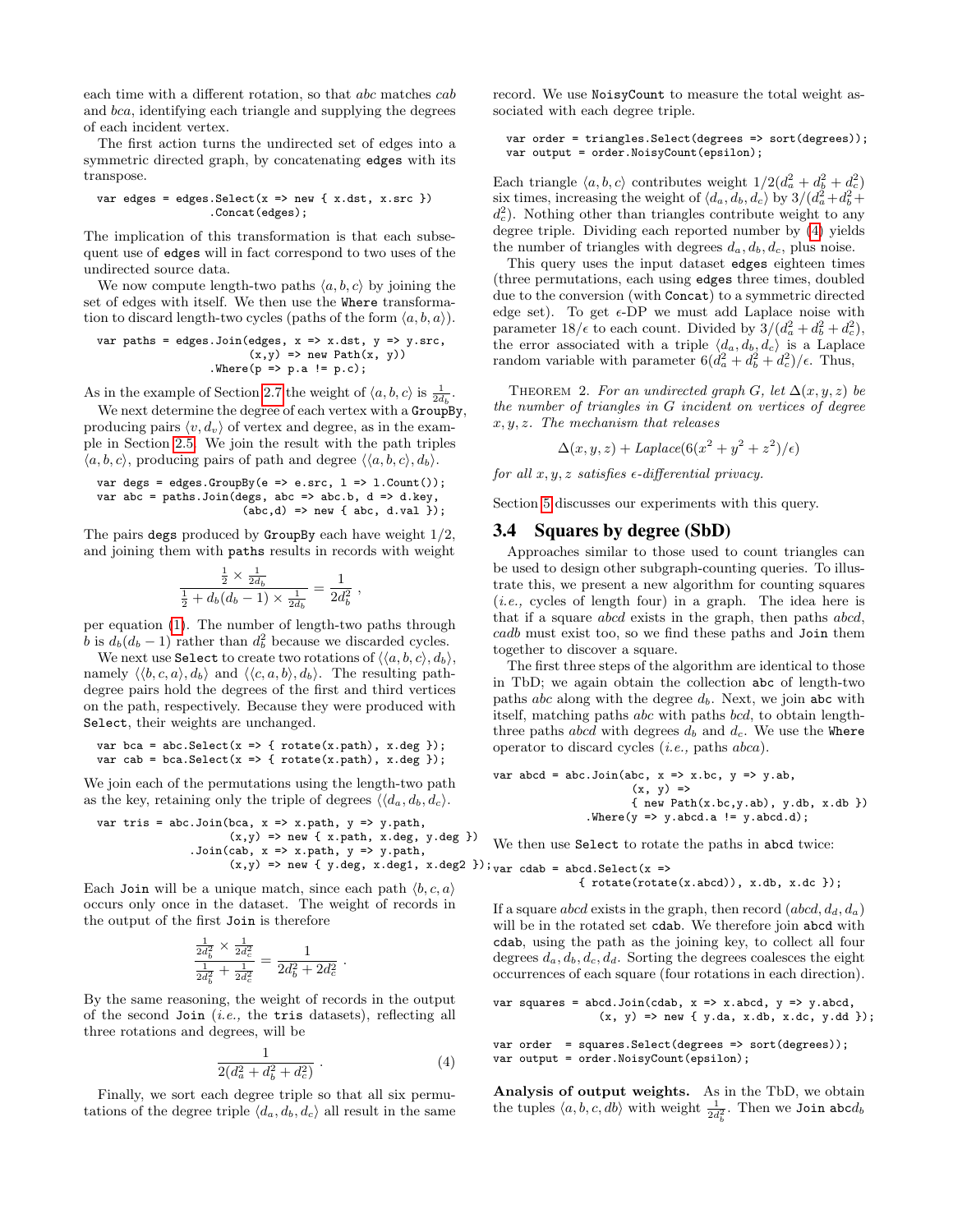with itself to obtain length-three paths passing through the edge (b,c); there are  $(d_b-1)(d_c-1)$  length-three paths passing through this edge, of which  $d_b - 1$  have weight  $\frac{1}{2d_b^2}$  and  $d_c - 1$  have weight  $\frac{1}{2d_c^2}$ . Each record in abcd therefore has weight

$$
\frac{\frac{1}{2d_b^2} \times \frac{1}{2d_c^2}}{(d_b - 1)\frac{1}{2d_b^2} + (d_c - 1)\frac{1}{2d_c^2}} = \frac{1}{2(d_b^2(d_c - 1) + d_c^2(d_b - 1))}
$$
\n(5)

In the final Join, each record matches at most one other record (every path  $\langle a, b, c, d \rangle$  matches exactly one path  $\langle c, d, a, b \rangle$ ). The weight of the each record in squares is thus:

$$
\frac{1}{2(d_a^2(d_d-1)+d_d^2(d_a-1)+d_b^2(d_c-1)+d_c^2(d_b-1))} \quad (6)
$$

The final step orders the quadruples  $\langle d_a, d_b, d_c, d_d \rangle$  which increases the weight of each square incident the quadruple by a factor of 8, because each square is discovered eight times (*i.e.*, all rotations of a, b, c, b and all rotations of  $d, c, b, a$ ).

This time, the input dataset is used 12 times, so the privacy cost is  $12\epsilon$ . Adding the an additional factor of two to account for using directed graphs rather than undirected graphs, we obtain the following new result:

<span id="page-8-1"></span>THEOREM 3. For an undirected graph G, let  $\Box(v, x, y, z)$ be the number of cycles of length  $\lambda$  in G incident on vertices of degree  $v, x, y, z$ . The mechanism that releases

$$
\Box(v, x, y, z) + Laplace(6(vx(v+x) + yz(y+z))/\epsilon)
$$

for all  $v, x, y, z$  satisfies  $\epsilon$ -differential privacy.

## 3.5 Counting arbitrary motifs

Motifs are small subgraphs, like triangles or squares, whose prevalence in graphs can indicate sociological phenomena. The approach we have taken, forming paths and then repeatedly Joining them to tease out the appropriate graph structure, can be generalized to arbitrary connected subgraphs on  $k$  vertices. However, the analyses in this section were carefully constructed so that all records with the same degrees had exactly the same weight, allowing us to measure them separately and exactly interpret the meaning of each measurement. More general queries, including those for motifs, combine many records with varying weights, complicating the interpretation of the results. Fortunately, we introduce techniques to address this issue in the next section.

## <span id="page-8-0"></span>4. SYNTHESIZING INPUT DATASETS

DP queries can produce measurements that are not especially accurate, that exhibit inherent inconsistencies (due to noise), or that may not be directly useful for assessing other statistics of interest. One approach to these problems is the use of probabilistic inference [\[26\]](#page-14-19), in which the precise probabilistic relationship between the secret dataset and the observed measurements is used, via Bayes' rule, to produce a posterior distribution over possible datasets. The posterior distribution integrates all available information about the secret dataset in a consistent form, and allows us to sample synthetic datasets on which we can evaluate arbitrary functions, even those without privacy guarantees.

While previous use of probabilistic inference (see  $e.g.,$ [\[26\]](#page-14-19)) required human interpretation of the mathematics and custom implementation, wPINQ automatically converts all queries into an efficient Markov chain Monte Carlo (MCMC) based sampling algorithm. This automatic conversion is accomplished by an incremental data-parallel dataflow execution engine which, having computed and recorded the measurements required by the analyst, allows MCMC to efficiently explore the space of input datasets by repeatedly applying and evaluating small changes to synthetic inputs. Note that while this process does use the noisy wPINQ measurements, it no longer uses the secret input dataset; all synthetic datasets are public and guided only by their fit to the released differentially private wPINQ measurements.

#### 4.1 Probabilistic Inference

The main property required for a principled use of probabilistic inference is an exact probabilistic relationship between the unknown input  $(e.g., the secret graph)$  and the observed measurements (e.g., the noisy answers to wPINQ queries). Although the input is unknown, we can draw inferences about it from the measurements if we know how likely each possible input is to produce an observed measurement.

For each query  $Q$ , dataset  $A$ , and measured observation m, there is a well-specified probability,  $Pr[Q(A) + Noise =$  $m$ , that describes how likely each dataset A is to have produced an observation  $m$  under query  $Q$ . For example, when adding Laplace noise with parameter  $\epsilon$  to multiple counts defined by  $Q(A)$  (Section [2.2\)](#page-2-1), that probability is

<span id="page-8-2"></span>
$$
Pr[Q(A) + Noise = m] \propto \exp(\epsilon \times ||Q(A) - m||_1). \quad (7)
$$

While this probability is notationally more complicated when different values of  $\epsilon$  are used for different parts of the query, its still easily evaluated.

This probability informs us about the relative likelihood that dataset A is in fact the unknown input dataset. Bayes' rule shows how these probabilities update a prior distribution to define a posterior distribution over datasets, conditioned on observations m:

$$
Pr[A|m] = Pr[m|A] \times \frac{Pr[A]}{Pr[m]}.
$$

 $Pr[m|A]$  is the probability m results from  $Q(A) + N$ , as in [\(7\)](#page-8-2).  $Pr[m]$  is a normalizing term independent of A.  $Pr[A]$ reflects any prior distribution over datasets. The result is

$$
Pr[A|m] \propto \exp(\epsilon \times ||Q(A) - m||_1) \times Pr[A].
$$

The constant of proportionality does not depend on A, so we can use the right hand side to compare the relative probabilities  $Pr[A|m]$  and  $Pr[A'|m]$  for two datasets A and A'.

The posterior distribution focuses probability mass on datasets that most closely match the observed measurements, and indirectly on datasets matching other statistics that these measurements constrain. For example, while Theorem [2](#page-7-0) indicates that DP measurement of the TbD requires significant noise to be added to high-degree tuples, the posterior distribution combines information from the TbD with highly accurate DP measurements of degree distribution [\[7,](#page-14-11) [19\]](#page-14-5) to focus on graphs respecting both, effectively downplaying TdD measurements resulting primarily of noise and likely improving the fit to the total number of triangles.

However, the posterior distribution is a mathematical object, and we must still compute it, or an approximation to it, before we achieve its desireable properties.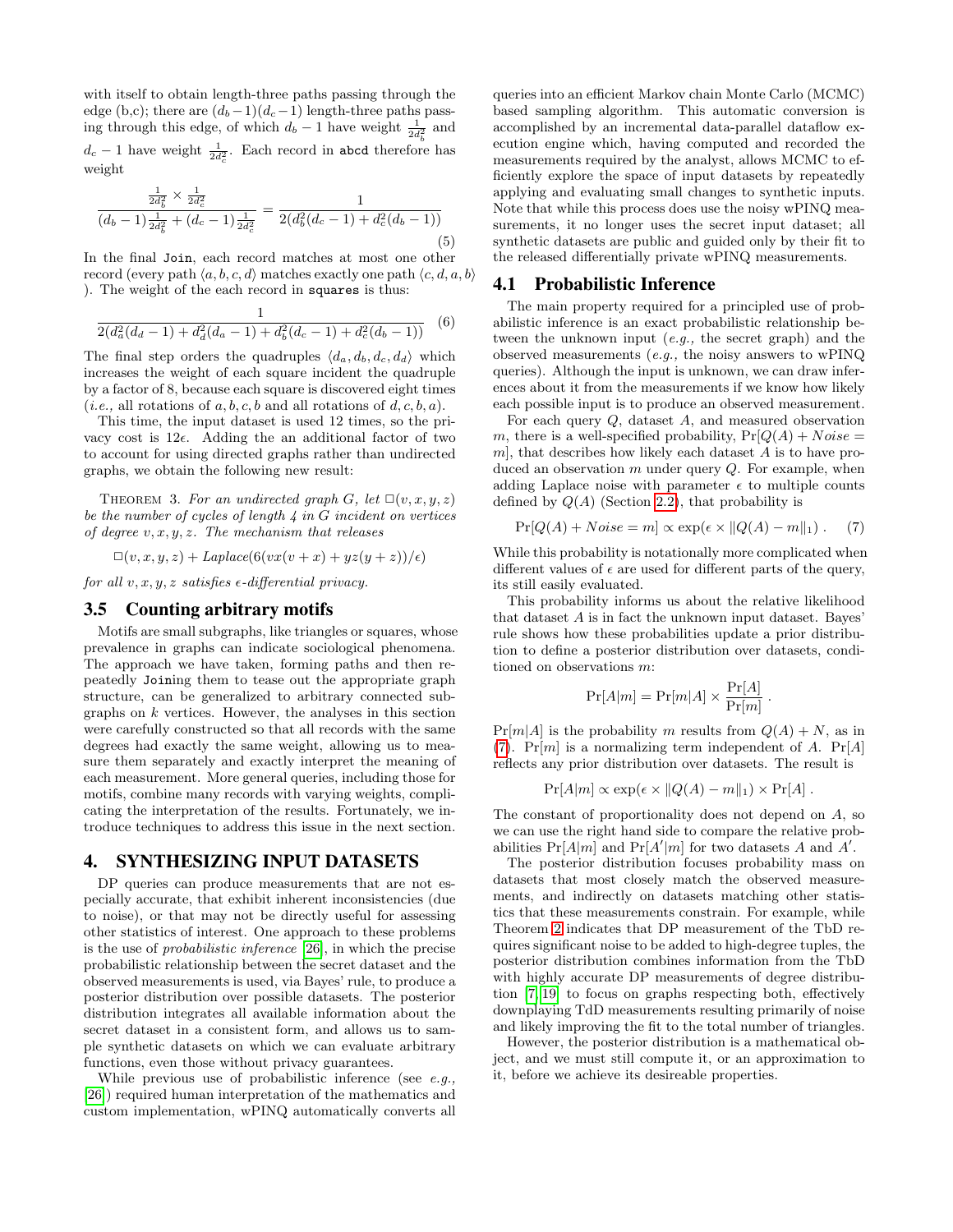# <span id="page-9-0"></span>4.2 Metropolis-Hastings

The posterior probability  $Pr[A|m]$  is over all datasets, an intractably large set. Rather than enumerate the probability for all datasets A, modern statistical approaches use sampling to draw representative datasets. Metropolis-Hastings is an MCMC algorithm that starts from a supplied prior over datasets, and combines a random walk over these datasets with a function scoring datasets, to produce a new random walk whose limiting distribution is proportional to the supplied scores. Eliding important (but satisfied) techincal assumptions, namely that the random walk be reversible and with a known statitionary distibution, the pseudo-code is:

```
var state; // initial state
while (true)
{
   // random walk proposes new state
   var next = RandomWalk(state);
   // change state with probability Min(1, newScore/old)
   if (random.NextDouble() < Score(next) / Score(state))
      state = next;
}
```
The user provides an initial value for state, a random walk RandomWalk, and a scoring function Score.

Choosing the initial state. MCMC is meant to converge from any starting point, but it can converge to good answers faster from well-chosen starting points. Although we can start from a uniformly random dataset, we often seed the computation with a random dataset respecting some observed statistics. In the case of graphs, for example, we choose a random 'seed' graph matching wPINQ measurements of the secret graph's degree distribution (Section [5.1\)](#page-10-1).

Choosing the random walk. We allow the user to specify the random walk, though a natural default is to replace a randomly chosen element of the collection with another element chosen at random from the domain of all possible input records. Our random walk for graphs is in Section [5.1.](#page-10-1) More advanced random walks exist, but elided assumptions (about reversibility, and easy computation of relative stationary probability) emerge as important details.

Choosing the scoring function. As we are interested in a distribution over inputs that better matches the observed measurements, we will take as scoring function

$$
Score_{\langle Q,m\rangle}(A)=\exp(\epsilon\times\|Q(A)-m\|_1\times pow).
$$

Our initial distribution over states is uniform, allowing us to to discard the prior distribution  $Pr[A]$  in the score function, and so when  $pow = 1$  this score function results in a distribution proportional to  $\exp(\epsilon \times ||Q(A) - m||_1)$ , proportional to the posterior distribution suggested by probabilistic inference. The parameter pow allows us to focus the output distribution, and make MCMC behave more like a greedy search for a single synthetic dataset. Large values of pow slow down the convergence of MCMC, but eventually result in outputs that more closely fit the measurements m.

#### <span id="page-9-1"></span>4.3 Incremental query evaluator

In each iteration, MCMC must evaluate a scoring function on a small change to the candidate dataset. This scoring function essentially evaluates a wPINQ query on the changed data, which can be an expensive computation to perform once, and yet we will want to perform it repeatedly at high speeds. We therefore implement each wPINQ query as an incrementally updateable computation, using techniques from the view maintenance literature. Each MCMC iteration can thus proceed in the time it takes to incrementally update the computation in response to the proposed small change to the candidate dataset, rather than the time it takes to do the computation from scratch. We now describe this incremental implementation and its limitations.

To incrementally update a computation, one needs a description of how parts of the computation depend on the inputs, and each other. This is often done with a directed dataflow graph, in which each vertex corresponds to a transformation and each edge indicates the use of one transformation's output as another transformation's input. As an analyst frames queries, wPINQ records their transformations in such a directed dataflow graph. Once the query is evaluated on the first candidate dataset, a slight change to the input (as made in each iteration of MCMC) can propagate through the acyclic dataflow graph, until they ultimately arrive at the NoisyCount endpoints and incrementally update  $||Q(A) - m||_1$  and the score function.

Each wPINQ transformation must be implemented to respond quickly to small changes it its input. Fortunately, all of wPINQ's transformations are data-parallel. A transformation is data-parallel if it can be described as a single transformation applied independently across a partitioning of its inputs. For example, Join is data-parallel because each of its inputs is first partitioned by key, and each part is then independently processed in an identical manner. Data-parallelism is at the heart of the stability for wPINQ's transformations (Section [2.3\)](#page-2-0): a few changed input records only change the output of their associated parts. Dataparallelism also leads to efficient incremental implementations, where each transformation can maintain its inputs indexed by part, and only recomputes the output of parts that have changed. As these parts are typically very fine grained (e.g., an individual Join key), very little work can be done to incrementally update transformations; outputs produced from keys whose inputs have not changed do not need to be reprocessed. All of wPINQ's transformations are data-parallel, and are either be implemented as a stateless pipeline operators (e.g., Select, Where, Concat) or a stateful operators whose state is indexed by key  $(e.g., \text{GroupBy},$ Intersect, Join, Shave). Most of wPINQ's transformations have implementations based on standard incremental updating patterns, maintaining their inputs indexed by key so that changes to inputs can quickly be combined with existing inputs in order to determine the difference between "before" and "after" outputs. In several cases the implementations can be optimized; a standard relational Join, for example, uses distributivity to incrementally update its output without explicitly subtracting the old output from the new output:

| new output | old output | incremental update                                                              |
|------------|------------|---------------------------------------------------------------------------------|
|            |            |                                                                                 |
|            |            | $(A+a) \bowtie (B+b) = A \bowtie B + a \bowtie B + A \bowtie b + a \bowtie b$ . |

In contrast, wPINQ's Join may need to change the weights of all output records with the same key if the normalization in equation [\(1\)](#page-4-1) changes, still far fewer records than in the whole output. However, in cases where the sum of the input weights for a key are unchanged  $(e.g.,$  when inputs change from one value to another but maintain the same weight),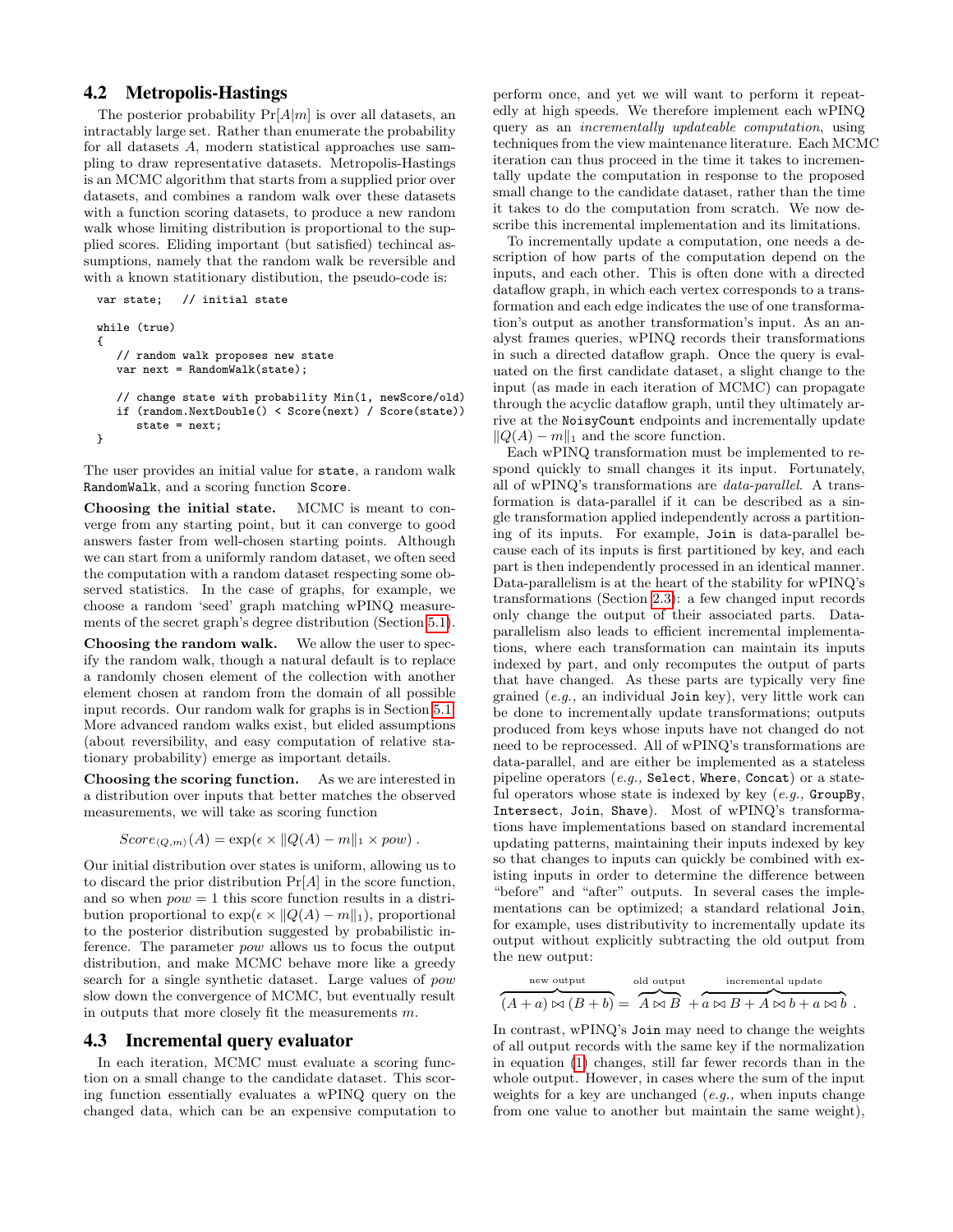wPINQ's Join is optimized to only perform as much work as the relational Join. More details are in Appendix [B.](#page-15-0)

Two limitations to wPINQ's MCMC performance are computation time and memory capacity. Incrementally updating a computation takes time dependent on the number of weights that change; in complex graph analyses, a single changed edge can propagate into many changed intermediate results. At the same time, wPINQ maintains state in order to incrementally update a computation; this state also scales with the size of these intermediate results, which grow with the size of the input data size and with query complexity. In the TbD from Section [3.3,](#page-6-2) for example, one edge  $(a, b)$  participates in up to  $O(d_a^2 + d_b^2)$  candidate triangles, each of which may need to have its weight updated when  $(a, b)$ 's weight changes. Also, the final Join operators in TbD match arbitrary length-two paths, which wPINQ stores indexed in memory; the memory required for the TbD therefore scales as  $\sum_{v} d_v^2$  (the number of length-two paths) which can be much larger than number of edges  $\sum_{v} d_v$ .

Depending on the complexity of the query, wPINQ's MCMC iterations can complete in as few as 50 microseconds, though typical times are closer to hundreds of milliseconds on complex triangle queries. MCMC can require arbitrarily large amounts of memory as the size of the data grows; we have tested it on queries and datasets requiring as many as 64 gigabytes of memory. Distributed low-latency dataflow systems present an opportunity to scale wPINQ to clusters with larger aggregate memory. More detail on running time and memory footprint are reported in Section [5.3.](#page-11-0)

We plan to publicly release the implementation once we have properly cleaned and documented the code.

# <span id="page-10-0"></span>5. EXPERIMENTS

We now apply our wPINQ's query and probabilistic inference to the workflow for graph synthesis proposed in [\[19\]](#page-14-5), extended with further measurements. We start by using wPINQ to produce noisy DP-measurements of a secret graph and then use MCMC to synthesize graphs respecting these noisy measurements. Our approach is similar to that of [\[14\]](#page-14-9), who identify and measure key graph statistics which constrain broader graph properties. However, while [\[14\]](#page-14-9) starts from exact degree correlation measurements, we start from DP measurements of degree correlation that can be noisy and inconsistent. In [\[19\]](#page-14-5), we presented several positive results of applying our platform to this problem, generating synthetic graphs that respect degree distribution and/or joint degree distribution of a private graph. We do not reproduce these results here; instead, we present new results for the more challenging problem of counting triangles.

We start by presenting experiments on symmetric directed graphs with where the total privacy cost is a constant times  $\epsilon$  where  $\epsilon = 0.1$  and MCMC parameter  $pow = 10,000$  (see Section [4.2\)](#page-9-0). We investigate the sensitivity of our results to different values of  $\epsilon$  in Section [5.3,](#page-11-0) and then close the loop on the discussion in Section [4.3](#page-9-1) by experimenting with the scalability of our platform.

#### <span id="page-10-1"></span>5.1 A workflow for graph synthesis (from [\[19\]](#page-14-5))

To provide necessary background, we briefly reproduce the description of the workflow for graph synthesis that we sketched in [\[19\]](#page-14-5). The workflow begins with the analyst's wPINQ queries to the protected graph. Once the queries

| Graph           | Nodes  | Edges     | $d_{\rm max}$ |           | $\boldsymbol{r}$ |
|-----------------|--------|-----------|---------------|-----------|------------------|
| $CA-GrQc$       | 5,242  | 28,980    | 81            | 48,260    | 0.66             |
| $CA-HepPh$      | 12,008 | 237,010   | 491           | 3,358,499 | 0.63             |
| $CA-HepTh$      | 9,877  | 51.971    | 65            | 28,339    | 0.27             |
| Caltech         | 769    | 33,312    | 248           | 119,563   | $-0.06$          |
| Epinions        | 75,879 | 1,017,674 | 3,079         | 1,624,481 | $-0.01$          |
| Random(GrQc)    | 5.242  | 28,992    | 81            | 586       | 0.00             |
| Random(HepPh)   | 11.996 | 237,190   | 504           | 323,867   | 0.04             |
| Random(HepTh)   | 9,870  | 52,056    | 66            | 322       | 0.05             |
| Random(Caltech) | 771    | 33,368    | 238           | 50,269    | 0.17             |
| Random(Epinion) | 75,882 | 1,018,060 | 3,085         | 1,059,864 | 0.00             |

<span id="page-10-2"></span>Table 1: Graph statistics: number of triangles  $(\Delta)$ , assortativity  $(r)$ , and maximum degree  $d_{\text{max}}$ .

are executed and noisy measurements are obtained, the protected graph is discarded. Graph synthesis proceeds, using only the noisy measurements, as follows:

Phase 1. Create a "seed" synthetic graph. In [\[19\]](#page-14-5) we showed wPINQ queries and regression techniques that result in a highly accurate  $\epsilon$ -differentially private degree sequence. We then seed a simple graph generator that generates a random graph fitting the measured  $\epsilon$ -DP degree sequence. This random graph is the initial state of our MCMC process.

Phase 2. MCMC. The synthetic graph is then fit to the wPINQ measurements, using MCMC to search for graphs that best fit the measurements. Starting from our seed graph, we use an edge-swapping random walk that preserves the degree distribution of the seed synthetic graph; at every iteration of MCMC, we propose replacing two random edges  $(a, b)$  and  $(c, d)$  with edges  $(a, d)$  and  $(c, b)$ . As MCMC proceeds, the graph evolves to better fit the measurements.

### <span id="page-10-3"></span>5.2 Evaluating Triangles by Degree (TbD)

Our goal is now to combine MCMC with measurements of third-order degree correlations in order to draw inferences about graph properties we are not able to directly measure: specifically, assortativity r and the number of triangles  $\Delta$ . We find that it can be difficult to exactly reconstruct detailed statistics like the number of triangles with specified degrees, but that these measurements nonetheless provide information about aggregate quantities like r and  $\Delta$ .

We start by considering generating synthetic graphs using our triangles by degree (TbD) query described in Section [3.3.](#page-6-2) While this query has appealing bounds for small degrees, it still requires each  $\langle d_a, d_b, d_c \rangle$  triple to have its count perturbed by noise proportional to  $6(d_a^2 + d_b^2 + d_c^2)/\epsilon$ . For large degrees, many of which will not occur in the secret graph, the results are almost entirely noise. Unable to distinguish signal from noise, MCMC makes little progress.

Fortunately, the flexibility of our workflow allows for a simple remedy to this problem: instead of counting each degree triple individually, we first group triples into buckets with larger cumulative weight. The noise added to each bucket remains the same, but the weight (signal) in each bucket increases, which enables MCMC to distinguish graphs with different numbers of triangles at similar degrees.

The following modification to the code in Section [3.3](#page-6-2) replaces each degree by the floor of the degree divided by  $k$ . effectively grouping each batch of  $k$  degrees into a bucket:

#### var degs = edges.GroupBy(e => e.src,  $1 \Rightarrow 1$ .Count()/k);

MCMC will automatically aim for synthetic graphs whose bucketed degree triples align with the measurements, without any further instruction about how the degrees relate.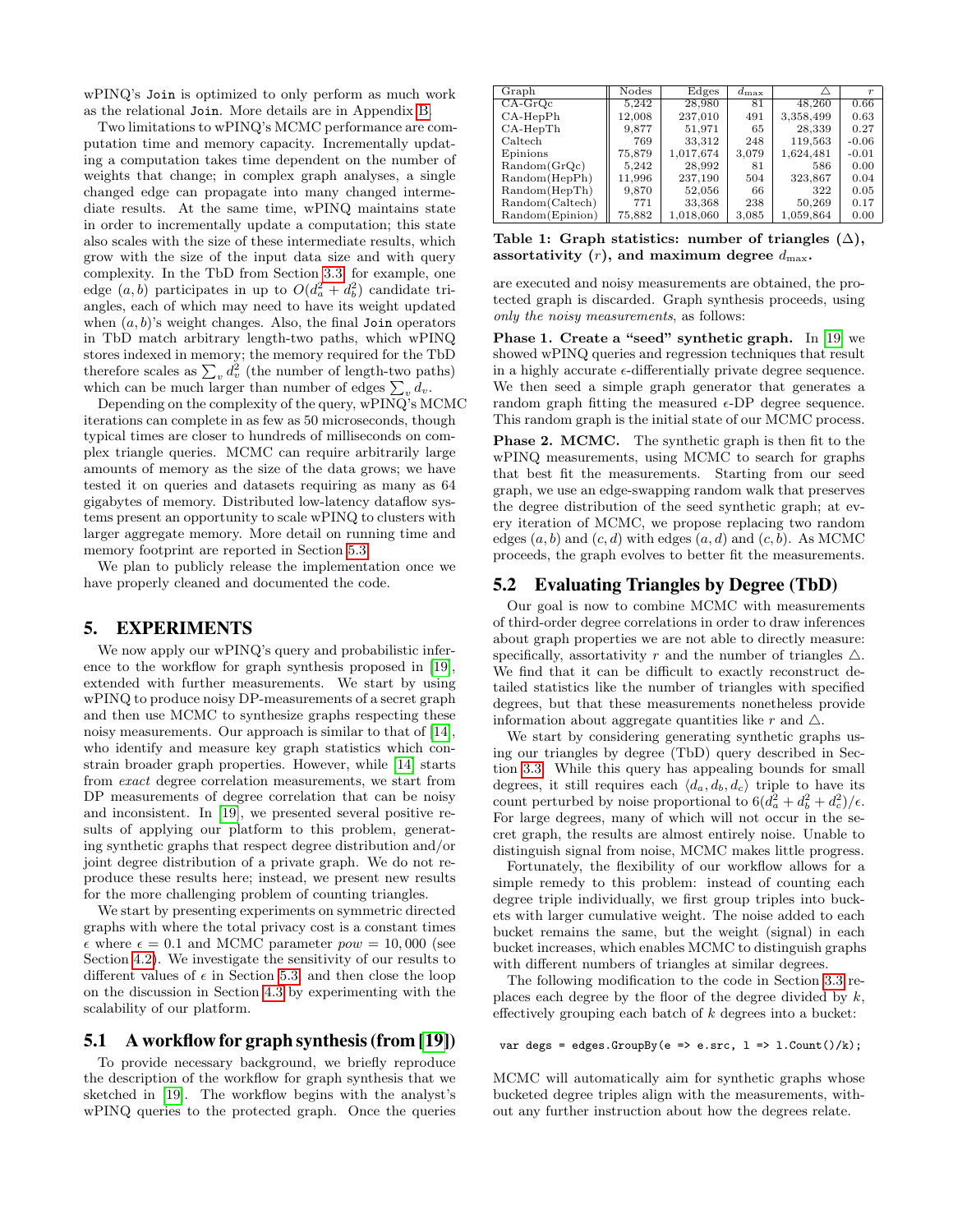

<span id="page-11-1"></span>Figure 3: Behavior of the TbD query with and without bucketing for CA-GrQc. The values on CA-GrQc are  $r = 0.66$ ,  $\triangle = 48,260$  and on the sanity check  $r = 0.0$ ,  $\Delta = 586$ . Bucketing substantially improves accuracy.

Experiments. We experiment with our workflow using the graph CA-GrQc [\[11\]](#page-14-20) (see statistics in Table [1\)](#page-10-2). We first generate the 'seed' synthetic graph that is fit to wPINQ measurements of (a) degree sequence, (b) degree complementary cumulative density function, and (c) count of number of nodes (see [\[19\]](#page-14-5) for details); the privacy cost of generating the seed synthetic graph is  $3\epsilon = 0.3$ . MCMC then fits the seed graph to TbD measurements with privacy cost  $9\epsilon = 0.9$  for  $\epsilon = 0.1$ , so the total privacy cost of this analysis is  $0.9 + 0.3 = 1.2$ .

Figure [3](#page-11-1) shows MCMC's progress (after  $5 \times 10^6$  steps), plotting the number of triangles  $\triangle$  and the assortativity r in the synthetic graph as MCMC proceeds. Figure [3](#page-11-1) also plots MCMC's behavior when the secret graph is "Random(GrQc)", a random graph with the same degree distribution as CA-GrQc but with very few triangles, used to see if MCMC can distinguish the two. The figures reveal that MCMC is only able to distinguish the two graphs when bucketing is used  $(k = 20)$ , but still does not find graphs respecting the input graph properties. This is likely due to a lack of signal in the result of the TbD query, which may be compounded by the approximate nature of MCMC or the restricted random walk we have chosen for it to use.

Indeed, we found that for  $\epsilon = 0.2$  (which is what we used in our measurements), the available signal in the TdB is below the noise level for almost every bucket apart from the lowest degree one. Indeed, the total weight available in the TbD for the true GrQc graph is only  $\approx 89$ , and when we bucket by 20, we find that 83% of that signal is concentrated in the lowest-degree bucket. Meanwhile, Laplace noise with parameter  $\epsilon = 0.2$  has amplitude is 5, so its not surprising that the signal is dwarfed by the noise almost everywhere. The limited signal means that (with the exception of the lowest-degree bucket) MCMC will find a synthetic graph that is fitting the noise in the TbD, rather than any useful information about triangles from the protected graph GrQc. Moreover, as the number of signal-free buckets increases, we have more opportunities for the zero-mean Laplace noise in that bucket to "mislead" MCMC into thinking there are triangles where there are none.

#### <span id="page-11-0"></span>5.3 Evaluating Triangles by Intersect (TbI)

The TbD query of Section [3.3](#page-6-2) has the property that the measurements are relatively easy to interpret, but this does not neccesarily translate into good performance. We now

|       | $CA-GrQc$ | CA-HepPh  | $CA-HepTh$ | Caltech |
|-------|-----------|-----------|------------|---------|
| Seed  | 643       | 248.629   | 222        | 45.170  |
| мсмс  | 35.201    | 2,723,633 | 16.889     | 129.475 |
| Truth | 48.260    | 3.358.499 | 28.339     | 119,563 |

<span id="page-11-2"></span>Table 2:  $\Delta$  before MCMC, after  $5 \times 10^6$  MCMC steps using TbI, and in the original graph.

consider an alternate query, whose results are harder to interpret directly, but that gives much better results when run through our MCMC workflow. The query, Triangles By Intersect (TbI) measures a single quantity related to the number of total triangles, reducing the amount of noise introduced. The algorithm is again based on the observation a triangle abc exists if and only if both of the length-two paths abc and bca exist. This time, however, we create the collection of length two paths, and intersect it with itself after appropriately permuting each path:

```
// form paths (abc) for a != c with weight 1/db
var paths = edges.Join(edges, x \Rightarrow x.dst, y \Rightarrow y.src,
                          (x, y) => new Path(x, y))
                   .Where(p \Rightarrow p.a := p.c);//rotate paths and intersect for triangles
var triangles = paths. Select(x \Rightarrow rotate(x)).Intersect(paths);
//count triangles all together
```
var result = triangles.Select(y => "triangle!") .NoisyCount(epsilon);

The analysis of weights is as follows. As in Section [3.3,](#page-6-2) Join creates length-two paths abc each with weight  $\frac{1}{2d_b}$ . Because the graph is symmetric (*i.e.*, both edges  $(a, b)$  and  $(b, a)$  are present), a single triangle  $(a, b, c)$  will contribute six records to the abc collection; paths  $(b, a, c)$  and  $(c, a, b)$ each with weight  $\frac{1}{2d_a}$ , two paths with weight  $\frac{1}{2d_b}$ , and two paths with  $\frac{1}{2d_c}$ . Permuting the paths abc dataset to obtain bca using Select does not alter record weights, and since Intersect takes the minimum weight of the participating elements, the dataset triangles now contains two records with weight  $\min\{\frac{1}{2d_a}, \frac{1}{2d_b}\}\$ , two with weight  $\min\{\frac{1}{2d_a}, \frac{1}{2d_c}\}\$ , and two with weight  $\min\{\frac{1}{2d_b},\frac{1}{2d_c}\}$  for each triangle  $(a, b, c)$ in the graph. Finally Select aggregates all the weight to obtain a single count with weight

<span id="page-11-3"></span>
$$
\sum_{\Delta(a,b,c)} \min\{\frac{1}{d_a}, \frac{1}{d_b}\} + \min\{\frac{1}{d_a}, \frac{1}{d_c}\} + \min\{\frac{1}{d_b}, \frac{1}{d_c}\} \tag{8}
$$

TbI uses the input dataset four times, incurring a privacy cost of  $4\epsilon$ , which is less than the  $9\epsilon$  incurred by TbD.

Notice that the TbI outputs only a single noised count, rather than counts by degree. While this single count might be difficult for a human to interpret, it contains information about triangles, and MCMC will work towards finding a synthetic graph that fits it.

Experiments. In Figure [4,](#page-12-0) we plot the number of triangles  $\Delta$  versus the number of iterations of MCMC (5  $\times$  10<sup>5</sup>) steps) for synthetic graphs generated from our workflow, on both actual and random graphs. We generated the seed graphs as in Section [5.2](#page-10-3) with privacy cost  $3\epsilon = 0.3$ . The TbI query has privacy cost  $4\epsilon = 0.4$ , and so the total privacy cost is  $7\epsilon = 0.7$ . We see a clear distinction between real graphs and random graphs; MCMC introduces triangles for the real graphs as appropriate, and does not for the random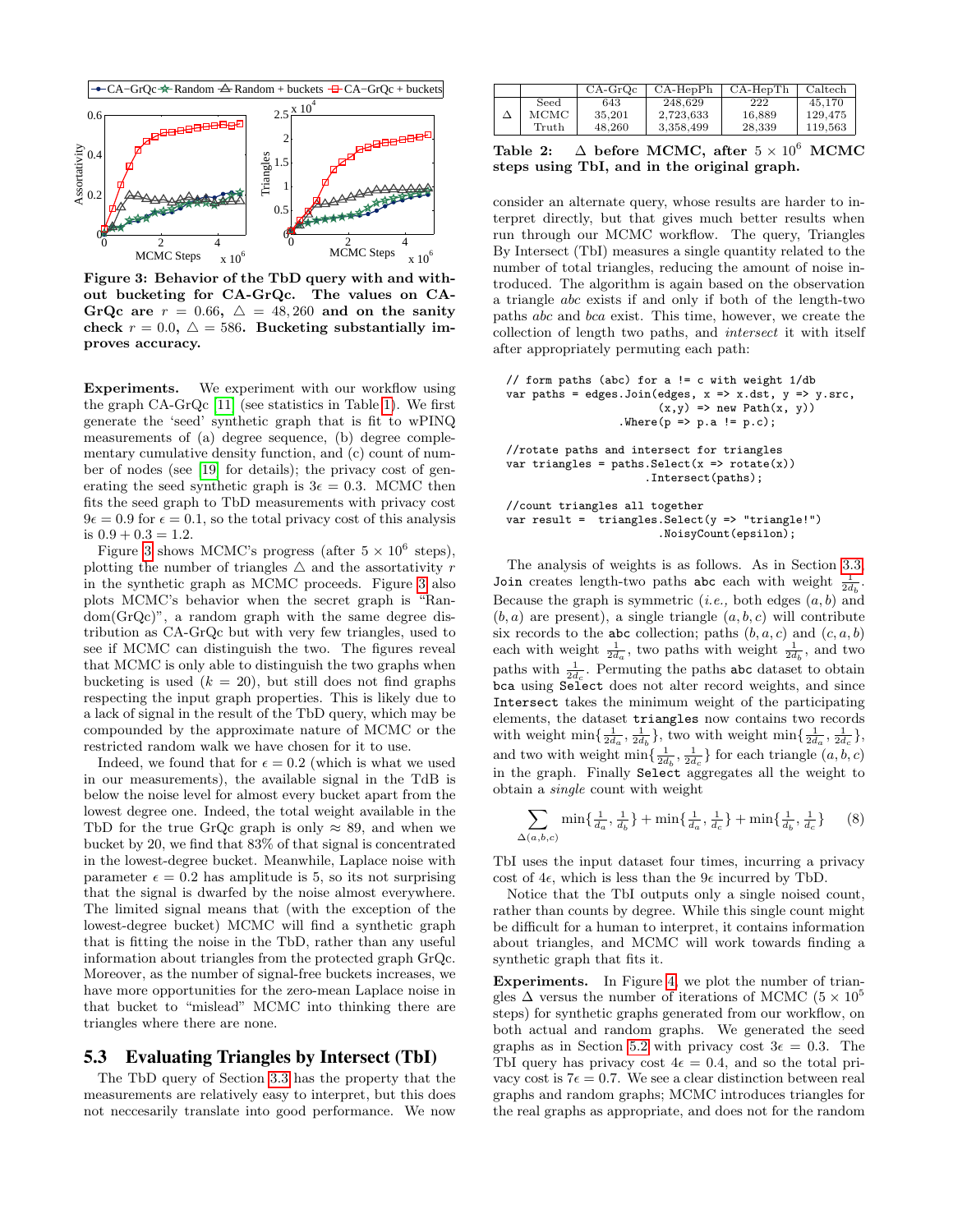

<span id="page-12-0"></span>Figure 4: Fitting the number of triangles with TbI,  $5 \times 10^5$  MCMC steps.

graphs. Table [2](#page-11-2) reports the initial, final, and actual number of triangles for an order of magnitude more MCMC steps.

There is still room to improve the accuracy of triangle measurement using these techniques, but our results do show that even very simple measurements like TbI, which provide little direct information about the number of triangles, can combine with degree distribution information to give nontrivial insight into quantities that are not easily measured directly. wPINQ allows us to experiment with new queries, automatically incorporating the implications of new measurements without requiring new privacy analyses for each new query.

Different values of  $\epsilon$ . We repeated the previous experiment with different values of  $\epsilon \in \{0.01, 0.1, 1, 10\}$  (for total privacy cost  $7\epsilon$ ). For brevity, we present results for the CA-GrQc graph and the corresponding random graph Ran-dom(GrQc) in Figure [5.](#page-12-1) We see that the choice of  $\epsilon$  does not significantly impact the behavior of MCMC, maintaining roughly the same expected value but with increases in variance for larger values of  $\epsilon$  (*i.e.*, noisier queries). MCMC remains well-behaved because the "signal" in the TbI query over the GrQC graph (*i.e.*, the value of equation  $(8)$ ) is large enough to be distinguished from both random noise and the signal in a random graph.

Scalability analysis. We now experiment with TbI using larger datasets, to provide insight into the running time and memory requirements of our approach. The memory re-



<span id="page-12-1"></span>Figure 5: Testing TbI with different values of  $\epsilon$ ; error bars show standard deviation based on 5 repeated experiments. Total privacy cost for each query is  $7\epsilon$ . The position of the measurements on the x-axis have been randomized for better visualization.

| Graph      | <b>Nodes</b> | Edges     | $d_{\max}$ |        | $\sum_{v \in G} d_v^2$ |
|------------|--------------|-----------|------------|--------|------------------------|
| Barabàsi 1 | 100,000      | 2,000,000 | 377        | 16.091 | 71,859,718             |
| Barabàsi 2 | 100,000      | 2,000,000 | 475        | 18,515 | 77,819,452             |
| Barabàsi 3 | 100,000      | 2,000,000 | 573        | 22,209 | 86,576,336             |
| Barabàsi 4 | 100,000      | 2,000,000 | 751        | 28.241 | 99.641.108             |
| Barabàsi 5 | 100,000      | 2,000,000 | 965        | 35.741 | 119,340,328            |

<span id="page-12-2"></span>Table 3: Statistics of the Barabàsi-Albert graphs.



<span id="page-12-3"></span>Figure 6: Running time and MCMC step/second for TbI computed on Barabàsi-Albert graphs with 100K nodes, 2M edges, and dynamical exponent of  $\beta \in \{0.5, 0.55, 0.6, 0.65, 0.7\}$  (left). TbI behavior on the epinions graph (right).

quirements should grow with  $O(\sum_{v \in G} d_v^2)$ , as these are the number of candidate triangles (Section [4.3\)](#page-9-1). The running time should increase with the skew in the degree distribution, as each edge is incident on more candidate triangles.

To verify the scaling properties of TbI, we use five synthetic graphs drawn from the Barabàsi-Albert distribution. Barabàsi-Albert graphs follow a power law degree distribution (similar to some social networks) and the generation process uses a preferential attachment model. We fix the number of nodes at 100,000 and edges at 2M and change the degree of highest-degree nodes by increasing "dynam-ical exponent" of the preferential attachment [\[1\]](#page-14-21) as  $\beta \in$  ${0.5, 0.55, 0.6, 0.65, 0.7}.$  The resulting graphs are described in Table [3.](#page-12-2)Experimental results are in Figure [6.](#page-12-3) As  $\sum_{v \in G} d_v^2$ increases from about 71M (for the graph with  $\beta = 0.5$ ) to 119M (for  $\beta = 0.7$ ), the memory required for MCMC increases. Meanwhile computation rate, i.e., MCMC steps/second, decreases. Our platform can perform approximately 80 MCMC steps/second on the "easiest" ( $\beta = 0.5$ ) graph using about 25Gb of RAM. For the most difficult graph ( $\beta = 0.7$ ), it can perform about 25 MCMC steps/second using over 45Gb of RAM.

We conclude the scalability analysis with a performance evaluation of TbI on Epinions [\[22\]](#page-14-22), see Table [1.](#page-10-2) While Epinions has about half the number of edges as the most difficult Barabàsi-Albert graphs we tried  $(\beta = 0.7)$ , the quantity  $\sum_{v \in G} d_v^2 = 224$ M for Epinions is almost double that of the Barabàsi-Albert graph, making Epinions the most difficult graph we tried on our platform. To work with Epinions, we needed over 50GB of memory, and computation ran no faster than 10 MCMC steps/second. As usual, we experimented with this graph and a random graph with the same distribution but less triangles (statistics in Table [1\)](#page-10-2). We run the MCMC for 100, 000 steps and compute the number of triangles every 10, 000 steps (Figure [6\)](#page-12-3).

# 6. RELATED WORK

Bypassing worse case sensitivity. Since the introduction of differential privacy [\[4\]](#page-14-10), there have been several approaches bypassing worst-case sensitivity [\[2,](#page-14-14)[10,](#page-14-16)[18,](#page-14-6)[20\]](#page-14-7). In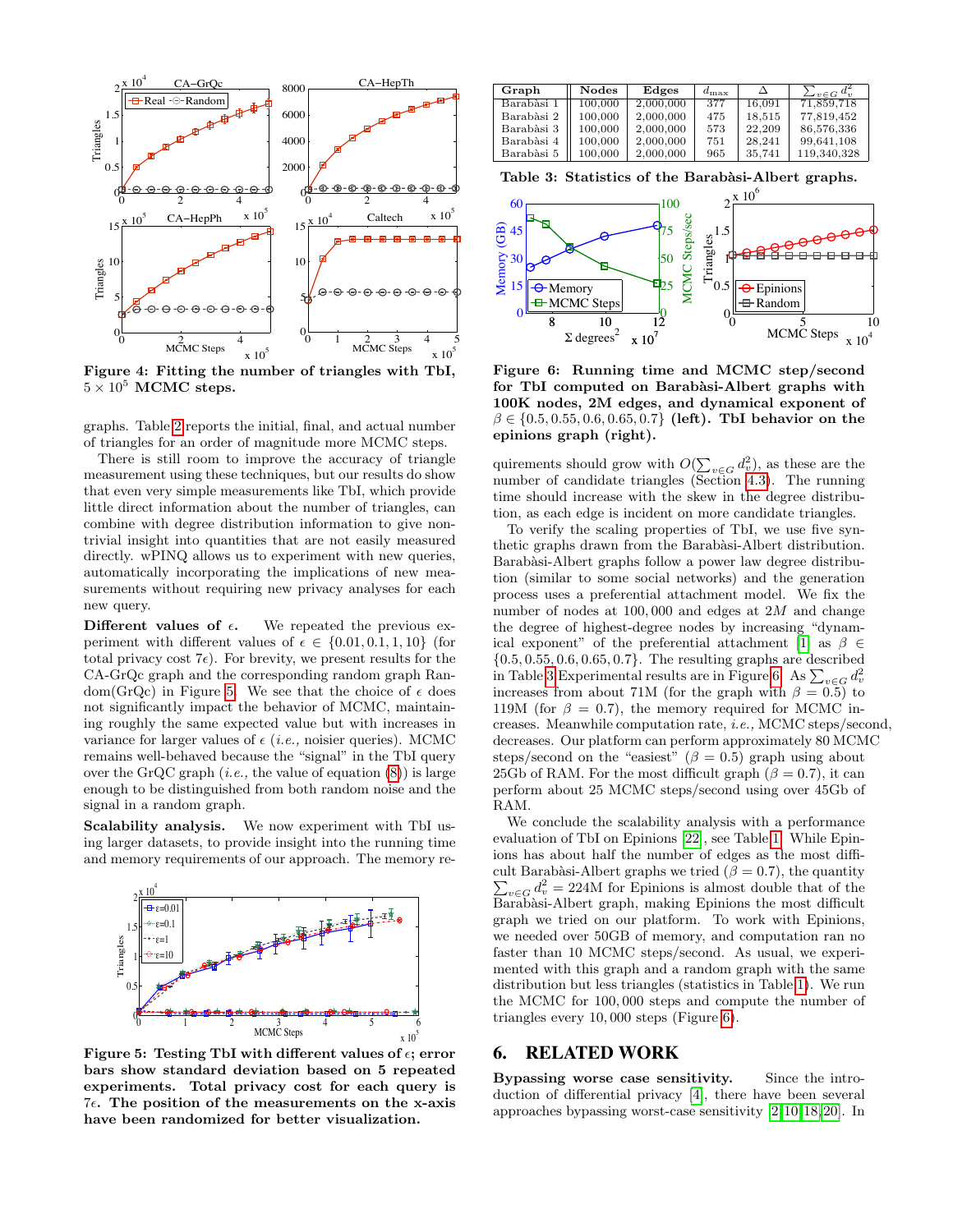the smooth sensitivity framework [\[18\]](#page-14-6), one adds noise determined from the sensitivity of the specific input dataset and those datasets near it. While these approaches can provide very accurate measurements, they typically require custom analyses and can still require large noise to be added even if only a few records in the dataset lead to worst-case sensitivity. Weighted datasets allow us to down-weight the specific records in the dataset that lead to high sensitivity, leaving the benign component relatively untouched.

New approaches [\[2,](#page-14-14) [10\]](#page-14-16) have surmounted sensitivity challenges by discarding portions of the input dataset that cause the sensitivity to be too high; for example, node-level differential privacy can be achieved by trimming the graph to one with a certain maximum degree and then using worst-case sensitivity bounds. Our approach can be seen as a smoother version of this; we scale down the weights of portions of the input dataset, instead of discarding them outright.

An alternate approach relaxes the privacy guarantee for the portions of the input dataset that cause sensitivity to be high. Investigating joins in social graphs, Rastogi et al. [\[20\]](#page-14-7) consider a relaxation of differential privacy in which more information release is permitted for higher degree vertices. Our approach can be seen as making the opposite compromise, sacrificing accuracy guarantees for such records rather than privacy guarantees.

In [\[12,](#page-14-23)[13\]](#page-14-8) the authors use weighted sums with non-uniform weights to optimize collections of linear (summation) queries. While this is a popular class of queries, their techniques do not seem to apply to more general problems. With weighted datasets we can design more general transformations (e.g., Join, GroupBy) that are crucial for graph analysis but not supported by [\[12,](#page-14-23) [13\]](#page-14-8).

Languages. Languages for differentially private computation started with PINQ [\[16\]](#page-14-2), and have continued through Airavat [\[23\]](#page-14-4), Fuzz [\[5,](#page-14-0) [6\]](#page-14-1), and GUPT [\[17\]](#page-14-3). To the best of our knowledge, none of these systems support data-dependent rescaling of record weights. Although Fuzz does draw a uniform rescaling operator (the "!" operator) from work of Reed and Pierce [\[21\]](#page-14-24), the programmer is required to specify a uniform scaling constant for all records (and is essentially equivalent to scaling up noise magnitudes).

Privacy and graphs. Bespoke analyses for graph queries that provide edge-level differential privacy have recently emerged, including degree distributions [\[7\]](#page-14-11), joint degree distribution (and assortativity) [\[24\]](#page-14-13), triangle counting [\[18\]](#page-14-6), generalizations of triangles [\[9\]](#page-14-12), and clustering coefficient [\[25\]](#page-14-25). New results have emerged for node-level differential privacy as well [\[2,](#page-14-14) [3,](#page-14-15) [10\]](#page-14-16). Of course, any wPINQ analysis can be derived from first principles; our contribution over these approaches is not in enlarging the space of differentially private computation, but rather in automating proofs of privacy and the extraction of information.

[\[8\]](#page-14-26) covers other graph analyses that satisfy privacy definitions that may not exhibit the robustness of DP.

Bibliographic note. As we mentioned throughout, our earlier workshop paper [\[19\]](#page-14-5) sketched our workflow and presented preliminary results showing how it could be used to synthesize graphs that respect degree and joint-degree distributions. This paper is full treatment of our platform, showing how weighted transformation stability can form the basis of an expressive declarative programming language wPINQ, and presenting our incremental query processing engine for probabilistic inference. We also present new algorithms and experiments related to counting triangles and squares.

# 7. CONCLUSIONS

We have presented our platform for differentially-private computation that consists of a declarative programming language, wPINQ, and an incremental evaluation engine that enables Markov chain Monte Carlo (MCMC) methods to synthesize representative datasets. wPINQ is based on an approach to differentially-private computation, where data, rather than noise, is calibrated to the sensitivity of query. Specifically, wPINQ works with weighted datasets so that the contribution of specific troublesome records that can harm privacy (e.g., edges incident on high-degree nodes) are smoothly scaled down. We have specialized our platform to private analysis of social graphs, and discussed how it can simplify the process, both by automating the proofs of privacy and the extraction of information needed for generating synthetic graphs. While we have cast a number of analyses as queries in wPINQ and evaluated their performance, the analyses we have shown here are by no means the limit of what is possible with wPINQ. Indeed, we believe wPINQ's key benefit is its flexibility, and we therefore hope our platform will be an enabler for future private analyses of interesting datasets, especially social networks.

Acknowledgements. We thank the WOSN'12 reviewers, the VLDB'14 reviewers, George Kollios, Robert Lychev and Evimaria Terzi for comments on this draft, and Ran Canetti and Leonid Reyzin for helpful discussions.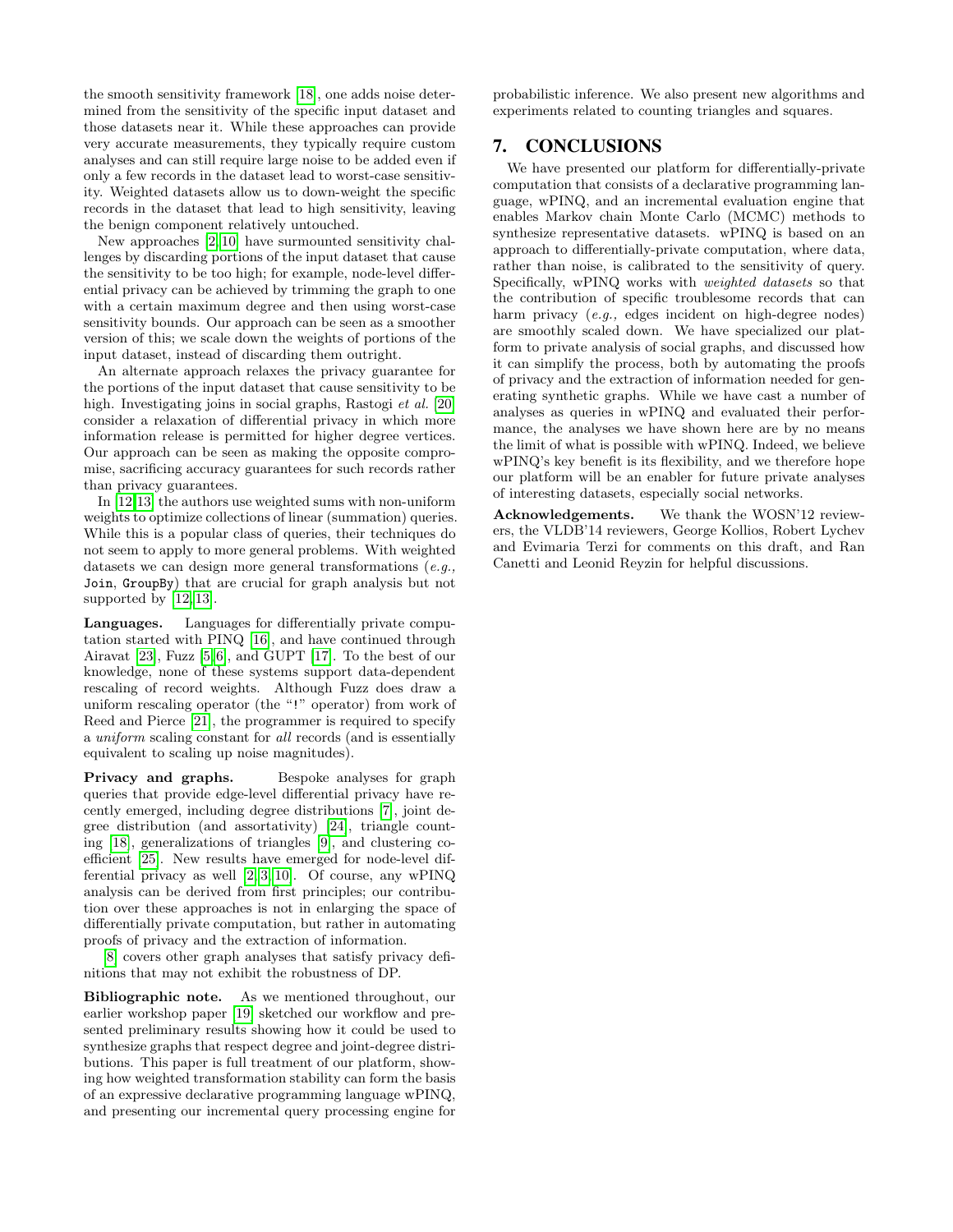# 8. REFERENCES

- <span id="page-14-21"></span>[1] A.-L. Barabási. Network science. Philosophical Transactions of the Royal Society A: Mathematical, Physical and Engineering Sciences, 371(1987), 2013.
- <span id="page-14-14"></span>[2] J. Blocki, A. Blum, A. Datta, and O. Sheffet. Differentially private data analysis of social networks via restricted sensitivity. In Proceedings of the 4th conference on Innovations in Theoretical Computer Science, pages 87–96. ACM, 2013.
- <span id="page-14-15"></span>[3] S. Chen and S. Zhou. Recursive mechanism: towards node differential privacy and unrestricted joins. In SIGMOD'13, pages 653–664. ACM, 2013.
- <span id="page-14-10"></span>[4] C. Dwork, F. McSherry, K. Nissim, and A. Smith. Calibrating noise to sensitivity in private data analysis. In Theory of Cryptography, volume 3876 of Lecture Notes in Computer Science, pages 265–284. 2006.
- <span id="page-14-0"></span>[5] M. Gaboardi, A. Haeberlen, J. Hsu, A. Narayan, and B. C. Pierce. Linear dependent types for differential privacy. In ACM SIGPLAN–SIGACT Symposium on Principles of Programming Languages (POPL), Rome, Italy, Jan. 2013.
- <span id="page-14-1"></span>[6] A. Haeberlen, B. C. Pierce, and A. Narayan. Differential privacy under fire. In Proceedings of the 20th USENIX Security Symposium, Aug. 2011.
- <span id="page-14-11"></span>[7] M. Hay, C. Li, G. Miklau, and D. Jensen. Accurate estimation of the degree distribution of private networks. In IEEE ICDM '09, pages 169 –178, dec. 2009.
- <span id="page-14-26"></span>[8] M. Hay, K. Liu, G. Miklau, J. Pei, and E. Terzi. Tutorial on privacy-aware data management in information networks. Proc. SIGMOD'11, 2011.
- <span id="page-14-12"></span>V. Karwa, S. Raskhodnikova, A. Smith, and G. Yaroslavtsev. Private analysis of graph structure. In Proc. VLDB'11, pages 1146–1157, 2011.
- <span id="page-14-16"></span>[10] S. Kasiviswanathan, K. Nissim, S. Raskhodnikova, and A. Smith. Graph analysis with node-level differential privacy, 2012.
- <span id="page-14-20"></span>[11] J. Leskovec, J. Kleinberg, and C. Faloutsos. Graph evolution: Densification and shrinking diameters. ACM Transactions on Knowledge Discovery from Data (TKDD), 1(1):2, 2007.
- <span id="page-14-23"></span>[12] C. Li, M. Hay, V. Rastogi, G. Miklau, and A. McGregor. Optimizing linear counting queries under differential privacy. pages 123–134, 2010.
- <span id="page-14-8"></span>[13] C. Li and G. Miklau. An adaptive mechanism for accurate query answering under differential privacy. pages 514–525, 2012.
- <span id="page-14-9"></span>[14] P. Mahadevan, D. Krioukov, K. Fall, and A. Vahdat. Systematic topology analysis and generation using degree correlations. In  $\tilde{SIGCOMM}$  '06, pages 135-146, 2006.
- <span id="page-14-17"></span>[15] F. McSherry and K. Talwar. Mechanism design via differential privacy. In Proceedings of the 48th Annual IEEE Symposium on Foundations of Computer Science, FOCS '07, pages 94–103, 2007.
- <span id="page-14-2"></span>[16] F. D. McSherry. Privacy integrated queries: an extensible platform for privacy-preserving data analysis. In Proc. SIGMOD '09, pages 19–30, 2009.
- <span id="page-14-3"></span>[17] P. Mohan, A. Thakurta, E. Shi, D. Song, and D. Culler. Gupt: privacy preserving data analysis made easy. In Proceedings of the 2012 international conference on Management of Data, pages 349–360. ACM, 2012.
- <span id="page-14-6"></span>[18] K. Nissim, S. Raskhodnikova, and A. Smith. Smooth sensitivity and sampling in private data analysis. In ACM STOC '07, pages 75–84, 2007.
- <span id="page-14-5"></span>[19] D. Proserpio, S. Goldberg, and F. McSherry. A workflow for differentially-private graph synthesis. In Proceedings of the 2012 ACM workshop on Workshop on online social networks, pages 13–18. ACM, 2012.
- <span id="page-14-7"></span>[20] V. Rastogi, M. Hay, G. Miklau, and D. Suciu. Relationship privacy: output perturbation for queries with joins. In Proc. PODS '09, pages 107-116, 2009.
- <span id="page-14-24"></span>[21] J. Reed and B. Pierce. Distance makes the types grow stronger: A calculus for differential privacy. ACM Sigplan Notices, 45(9):157–168, 2010.
- <span id="page-14-22"></span>[22] M. Richardson, R. Agrawal, and P. Domingos. Trust management for the semantic web. In The Semantic Web-ISWC 2003, pages 351–368. Springer, 2003.
- <span id="page-14-4"></span>[23] I. Roy, S. T. Setty, A. Kilzer, V. Shmatikov, and E. Witchel. Airavat: security and privacy for mapreduce. In Proc. USENIX NSDI'10, pages 20–20. USENIX Association, 2010.
- <span id="page-14-13"></span>[24] A. Sala, X. Zhao, C. Wilson, H. Zheng, and B. Y. Zhao. Sharing graphs using differentially private graph models. In IMC, 2011.
- <span id="page-14-25"></span>[25] Y. Wang, X. Wu, J. Zhu, and Y. Xiang. On learning cluster coefficient of private networks. In Proceedings of the

IEEE/ACM International Conference on Advances in Social Networks Analysis and Mining (ASONAM).

<span id="page-14-19"></span>[26] O. Williams and F. McSherry. Probabilistic inference and differential privacy. Proc. NIPS, 2010.

# APPENDIX

# <span id="page-14-18"></span>A. STABILITY OF wPINQ OPERATORS

We prove the stability of Join discussed in Section [2.7.](#page-4-2)

THEOREM 4. For any datasets  $A, A', B, B'$ ,

$$
\|\text{Join}(A,B) - \text{Join}(A',B')\| \leq \|A - A'\| + \|B - B'\|.
$$

PROOF. We will first argue that

<span id="page-14-27"></span>
$$
\|\text{Join}(A, B) - \text{Join}(A', B)\| \le \|A - A'\|.
$$
 (9)

An equivalent argument shows  $\|\text{Join}(A',B)-\text{Join}(A',B')\|\leq$  $||B - B'||$  and concludes the proof.

It suffices to prove [\(9\)](#page-14-27) for any  $A_k, A'_k, B_k$ . Writing Join in vector notation as

$$
\texttt{Join}(A,B) = \sum_{k} \frac{A_k \times B_k^T}{\|A_k\| + \|B_k\|}
$$

we want to show that for each term in this sum,

$$
\left\| \frac{A_k \times B_k^T}{\|A_k\| + \|B_k\|} - \frac{A'_k \times B_k^T}{\|A'_k\| + \|B_k\|} \right\| \le \|A_k - A'_k\|.
$$

The proof is essentially by cross-multiplication of the denominators and tasteful simplification. For simplicity, let a and b be  $A_k \times B_k^T$  and  $A'_k \times B_k^T$ , respectively, and let x and y be the corresponding denominators. We apply the equality

$$
\frac{a}{x} - \frac{b}{y} = \frac{a(y-x) - (b-a)x}{xy},
$$

followed by the triangle inequality:

$$
\|\frac{a}{x}-\frac{b}{y}\|\leq \frac{\|a(y-x)\|}{xy}+\frac{\|(b-a)x\|}{xy}.
$$

Expanding, these two numerators can be re-written as

$$
||a(y-x)|| = (||A_k|| - ||A'_k||) \times (||A_k|| ||B_k||)
$$
  
\n
$$
\le ||A_k - A'_k|| \times (||A_k|| ||B_k||)
$$
  
\n
$$
||(b-a)x|| = ||(A_k - A'_k)B_k|| \times (||A_k|| + ||B_k||)
$$
  
\n
$$
\le ||A_k - A'_k|| \times ||B_k|| (||A_k|| + ||B_k||)
$$

Assuming, without loss of generality, that  $||A_k|| \geq ||A'_k||$ , their sum is at most

$$
||A_k - A'_k|| \times (||A_k|| + ||A'_k|| + ||B_k||) \times ||B_k||
$$
  
= 
$$
||A_k - A'_k|| \times (xy - ||A_k|| ||A'_k||).
$$

Division by xy results in at most  $||A_k - A'_k||$ . For our choice of a, b, x, y the term  $||b - a||x$  has a factor of  $|x - y|$  in it, which we extract from both terms. If we re-introduce the definitions of  $a, b, x, y$  and apply a substantial amount of simplification, this bound becomes

$$
||A_k - A'_k|| \times \frac{(||A_k|| + ||A'_k|| + ||B_k||) \times ||B_k||}{(||A_k|| + ||B_k||) \times (||A'_k|| + ||B_k||)}.
$$

The numerator is exactly  $2||A_k|| ||A'_k||$  less than the denominator, making the fraction at most one.  $\Box$ 

Next, we prove stability for GroupBy (Section [2.5\)](#page-3-1).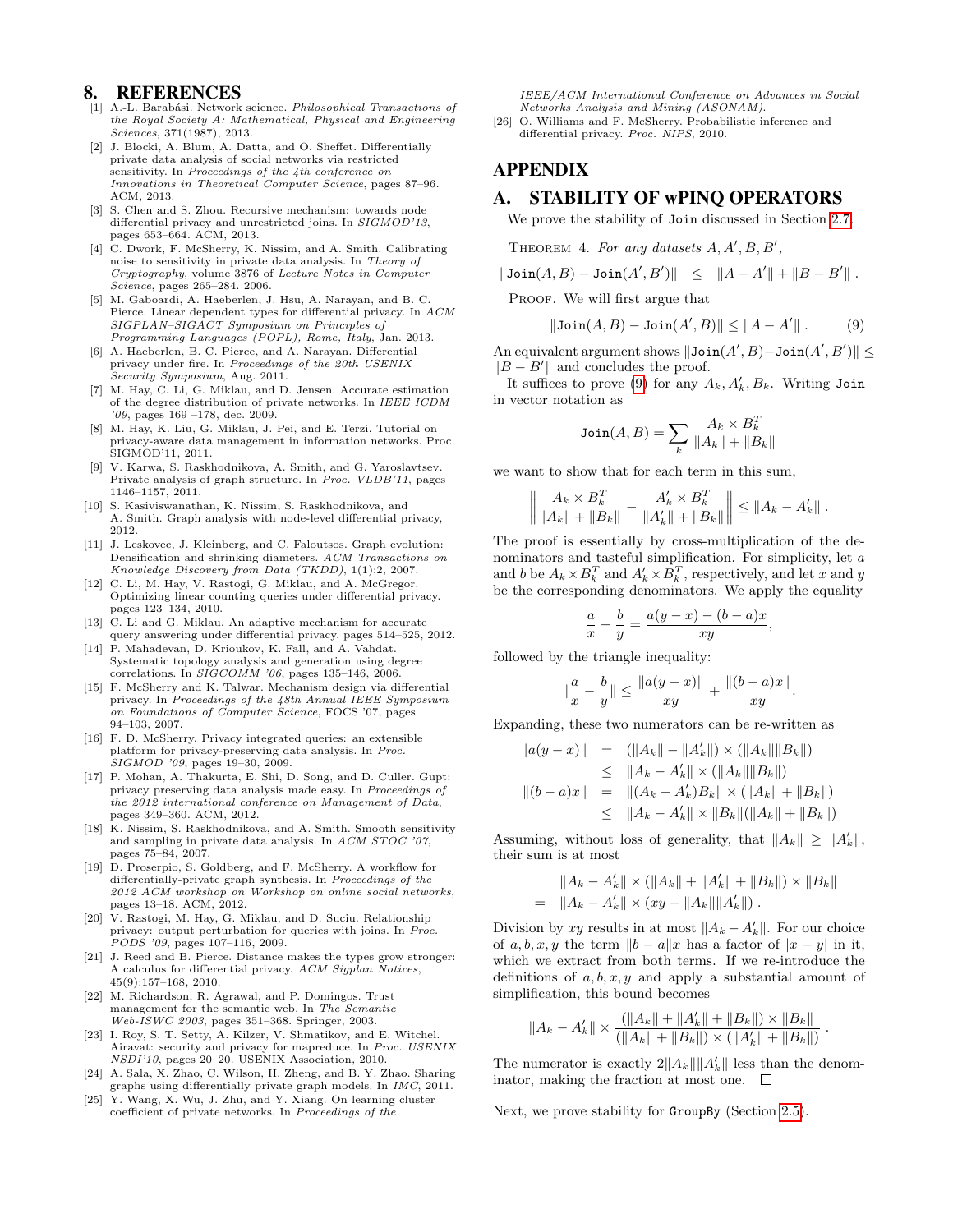THEOREM 5. For any  $A, A'$  and key function f,

$$
\| \mathtt{GroupBy}(A,f)-\mathtt{GroupBy}(A',f)\| \leq \|A-A'\|
$$

PROOF. We decompose each difference  $A_k - A'_k$  into a sequence of differences, each to a single record and by an amount  $\delta$  that does not change the order of records within the group. That is, each  $\delta$  satisfies For each  $x_i$ , a change in weight by  $\delta$  which does not change the ordering, that is

$$
A_k(x_{i+1}) \le A_k(x_i) + \delta \le A_k(x_{i-1})
$$

Each of these steps by  $\delta$  causes the weight of  $\{x_i : j < i\}$  to increase (or decrease) by  $\delta/2$  and the weight of  $\{x_i : j \leq i\}$ to decrease (or increase) by  $\delta/2$ , for a total change of  $\delta$ . Each record  $x$  can be "walked" to its new position through a sequence of such differences, equal in weight to some other record at each intermediate step, where the accumulation of δs is at most  $|A_k(x) - A'_k(x)|$ , for a total of  $||A - A'||$ .

### <span id="page-15-0"></span>B. wPINQ OPERATOR IMPLEMENTATION

We give the flavor of a few operator implementations, pointing out differences from traditional incremental dataflow.

SelectMany. The SelectMany operator is linear, and each change in input weight simply results in the corresponding change in output weight, for records determined by the supplied result selector.

Union, Intersect, Concat, and Except. Both Union and Intersect maintain dictionaries from records to weights, for each of their inputs. As a weight change arrives on either input, the corresponding two weights are retrieved and consulted to determine if the maximum or minimum weight has changed, and the appropriate differences are emitted and stored weights updated. Concat and Except pass through differences from either input, with weight negated in the case of Except's second input.

Join. For each input, Join operators maintain a dictionary from keys to a list of the records (and their weights) mapping to that key. When changes arrive on either input, the Join is tasked with emiting the differences in crossproduct weights, as in [\(1\)](#page-4-1), which it can do explicitly by constructing both the old and new weighted output collection. In the case that the term  $||A_k||+||B_k||$  has not changed (not uncommon for our random walks over graphs, where edges switch destinations rather than disappear) substantial optimization can be done. For input differences  $a_k$  and  $b_k$  the output difference equals

$$
Join(A_k + a_k, B_k + b_k) - Join(A_k, B_k)
$$
  
= 
$$
\frac{a_k \times B_k^T}{\|A_k\| + \|B_k\|} + \frac{A_k \times b_k^T}{\|A_k\| + \|B_k\|} + \frac{a_k \times b_k^T}{\|A_k\| + \|B_k\|}.
$$

We can avoid the potentially large term  $A_k \times B_k^T$ , whose denominator has remained the same. In traditional incremental dataflow Join does not scale its inputs, and this optimization would always be in effect.

Shave. Shave transforms each input record into a collection of unit weight output records paired with an index distinguishing each of the output records. To efficiently retire input differences, Shave maintains a dictionary from records to their weight, from which it can determine which output differences must be produced.

GroupBy. GroupBy groups records by key, and independently applies a reducer to each prefix of these records when ordered by weight. When presented with input difference, the ordering of records may change, and GroupBy operator must determine which prefixes must be re-evaluated. Consequently, GroupBy maintains a dictionary from keys to sorted lists of records (ordered descending by weight) mapping to that key. Input differences are retired by comparing the old and new sorted lists, and emitting the resulting records in difference.